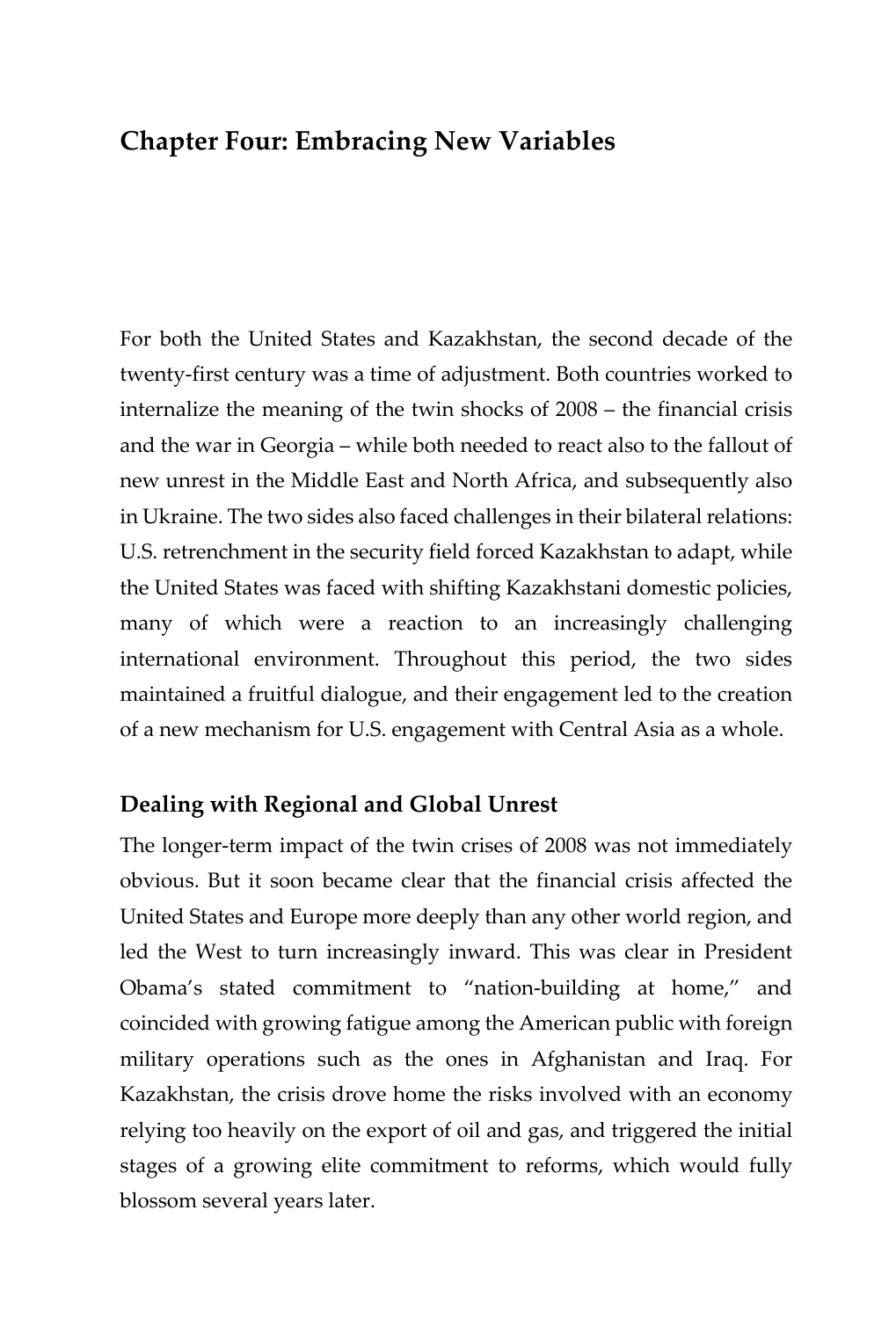As for the Georgia war, only with time did it become clear that Russia's invasion of a neighboring state would mark the beginning of a new period in Eurasian geopolitics, one in which great powers felt less fettered by international laws and norms, and were increasingly willing to do whatever they thought they could get away with. Kazakhstan grasped this shift more rapidly than did the United States, however. In fact, due in part to Russia's successful manipulation of the information sphere, American elites only understood the shifting nature of the region's geopolitics when Russia's aggressiveness targeted Ukraine six years later. Until then, many Americans tended either to blame the conflict on Georgia's impulsive leader, Mikheil Saakashvili, or wrote it off as an isolated incident. Kazakh leaders, more attuned to developments in Moscow, immediately grasped that something significant had occurred, and that that "something" had significant potential implications for Kazakhstan's sovereignty. As will be seen, this contributed to an urge for greater control over political developments within the country, but also led Kazakhstan to redouble its efforts to raise the country's international profile.

In the years that followed, the implosion of several states in the Middle East and North Africa became a key concern to both the United States and Kazakhstan. The emergence of ISIS in the Levant posed a threat to regional and global security, and became a common concern for the United States and Kazakhstan. It is curious, however, that the rise of violent extremist Islamism did not lead to a growing appreciation in the West for Kazakhstan's model of secular statehood; instead, it led to growing U.S. attention to issues of religious freedom in Kazakhstan. Meanwhile, Washington's cavalier attitude to the downfall of a longstanding partner in Egypt was perceived with alarm in Astana, and redoubled concerns that had arisen during the "color revolutions" over America's penchant for destabilizing regime change.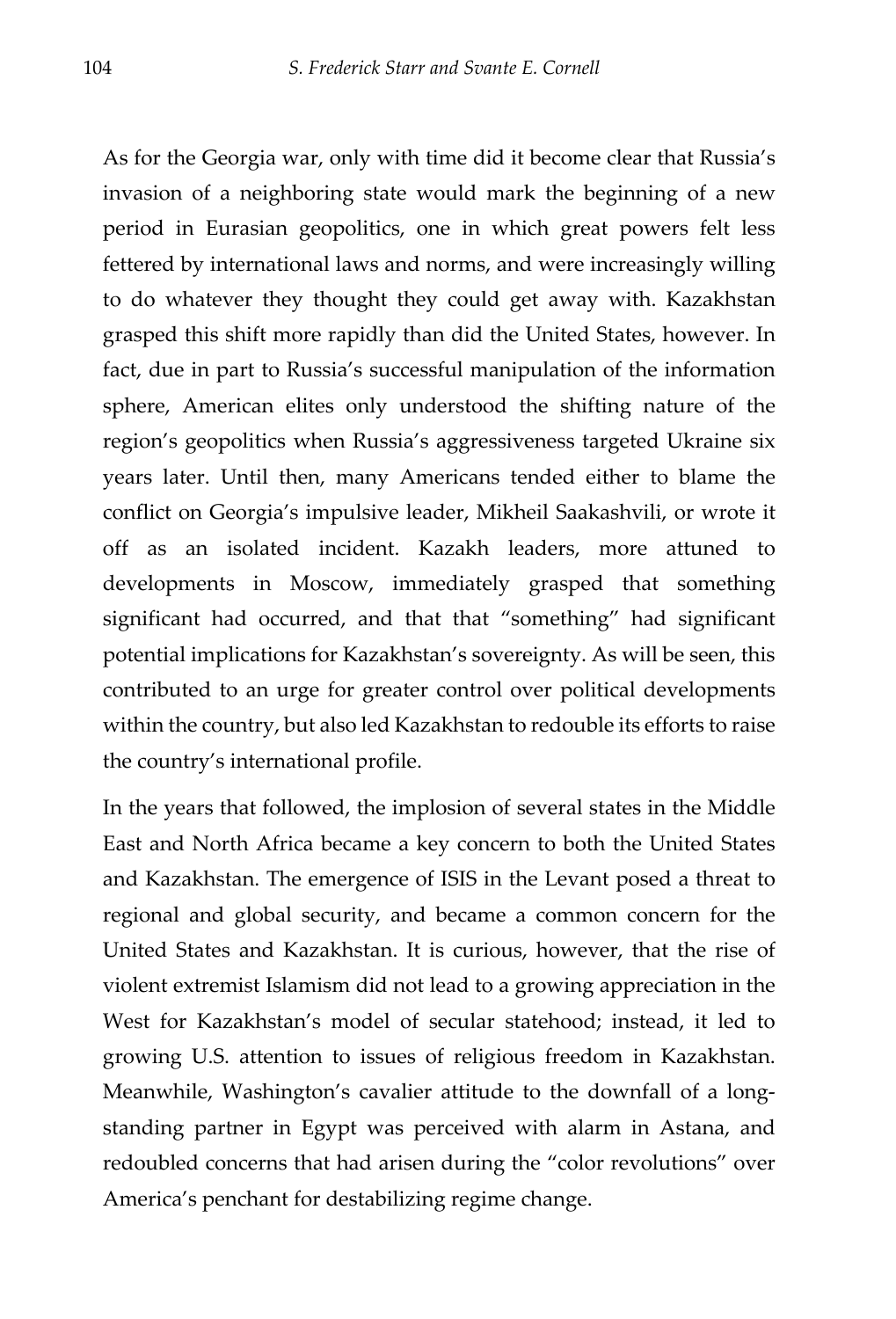The emergence of the conflict in Ukraine, by contrast, brought the United States and Kazakhstan closer together. While Kazakhstan took a cautious approach to the conflict, its direct involvement in efforts to de-escalate the conflict made the country, and particularly its President, an important force in international politics. This doubtless influenced Washington's considerations, and, as it did in Brussels, provided fuel to those who argued for a more structured American engagement with Central Asia.

### **Business and Commercial Ties after the Crisis**

Prior to 2008, Kazakhstan's economy had been booming. On the back of high oil prices, the country experienced a real estate boom and a level of bank lending that was, in hindsight, unsustainable. As a result, the 2008 financial crisis hit Kazakhstan very hard. Only Iceland and Belgium had larger bank failures than Kazakhstan in the aftermath of the crisis.<sup>32</sup> However, Kazakhstan was also one of the countries that returned most quickly to stability and growth in the aftermath of the crisis. The government launched a large rescue package, estimated at 14 percent of the country's GDP.33 More important, the government forced private investors to share the pain, including imposing large "haircuts" on investors, sometimes up to 50 percent. In this sense, the Kazakh rescue package was less of a bailout than what many other countries did. Still, Kazakhstan's economy took a hit. Growth fell to 1.2 percent in 2009 but

<sup>32</sup> Anthony Glass and Karligash Kenjegalieva, Thomas Weyman-Jones, "Bank performance and the financial crisis: evidence from Kazakhstan," *Applied Financial Economics*, vol. 24 no. 2, 2014.

<sup>&</sup>lt;sup>33</sup> Murat Karimsakov, "Kazakhstan's Experience after the Global Financial Crisis," High-level Regional Policy Dialogue on "Asia-Pacific economies after the global financial crisis: Lessons learnt, challenges for building resilience, and issues for global reform," Manila, 6-8 September 2011.

https://www.unescap.org/sites/default/files/Country%20Experiences%203\_Kazakhstan\_Mura t%20Karimsakov\_Paper.pdf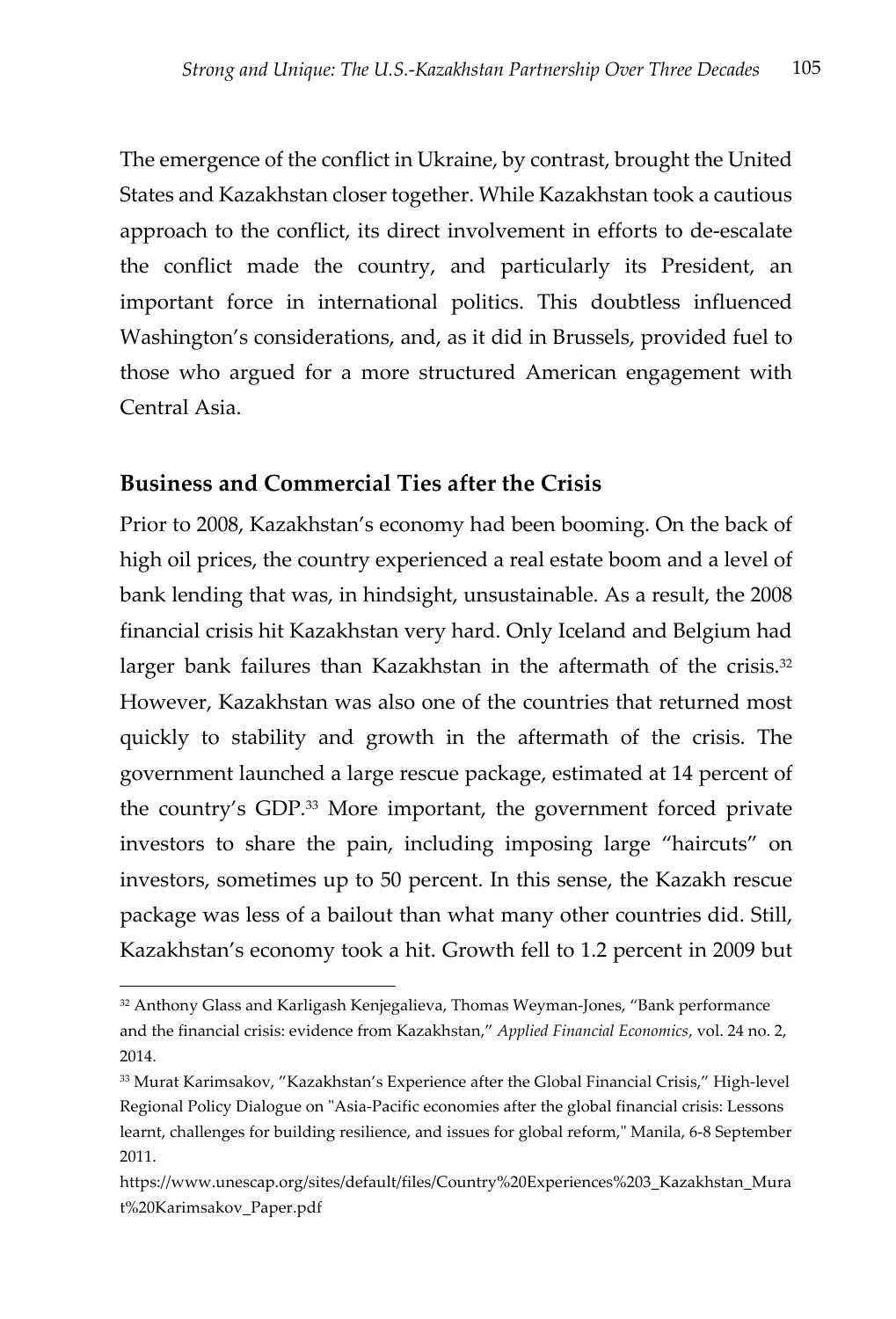began rising in the years that followed to mid-single digits before dropping again to roughly one percent following the oil price collapse of 2015.34

The 2008 crisis was important because it caused alarm bells to ring in the centers of Kazakh power. It drove home the point that Kazakhstan could not remain so reliant on incomes from the production of oil, gas, and other primary resources. This demanded that the diversification of the economy become a top priority. This in turn required serious economic reforms that would facilitate business and commerce, both at home and in the region. Over time Kazakhstan's leadership also came to realize that such a program of economic reform would not be possible without political reforms. For the time being, however, the government in 2010 focused on a Strategic Development Plan to diversify economy. This addressed improvements of the business climate, which brought results that became visible almost immediately: between 2011 to 2012, Kazakhstan rose from 58<sup>th</sup> to 47<sup>th</sup> place in the World Bank's "Ease of Doing Business index.

As these reforms were proceeding in Astana, the United States cemented its role as a key investor in Kazakhstan's economy. In fact, during the early 2010s, the U.S. was second only to the Netherlands, where many multinational oil companies are registered. U.S. direct investment in Kazakhstan amounted to between ten and fifteen billion dollars per year, ahead of France and China, and more than double the figure for Russia.<sup>35</sup>

<sup>34</sup> Mark Smith, "Kazakhstan in 2012: Moving Beyond the Crisis," *World Finance Review*, March 2021.

https://www2.deloitte.com/content/dam/Deloitte/kz/Documents/media/KZ\_Kazakhstan\_in\_2 012\_Moving\_Beyond\_the\_Crisis.pdf

<sup>35</sup> World Bank, "Kazakhstan Economic Update", no. 2, Fall 2015.

http://documents1.worldbank.org/curated/en/619601467991052702/pdf/101506-REVISED-NWP-PUBLIC-Box394815B-KAZ-FOR-WEB.pdf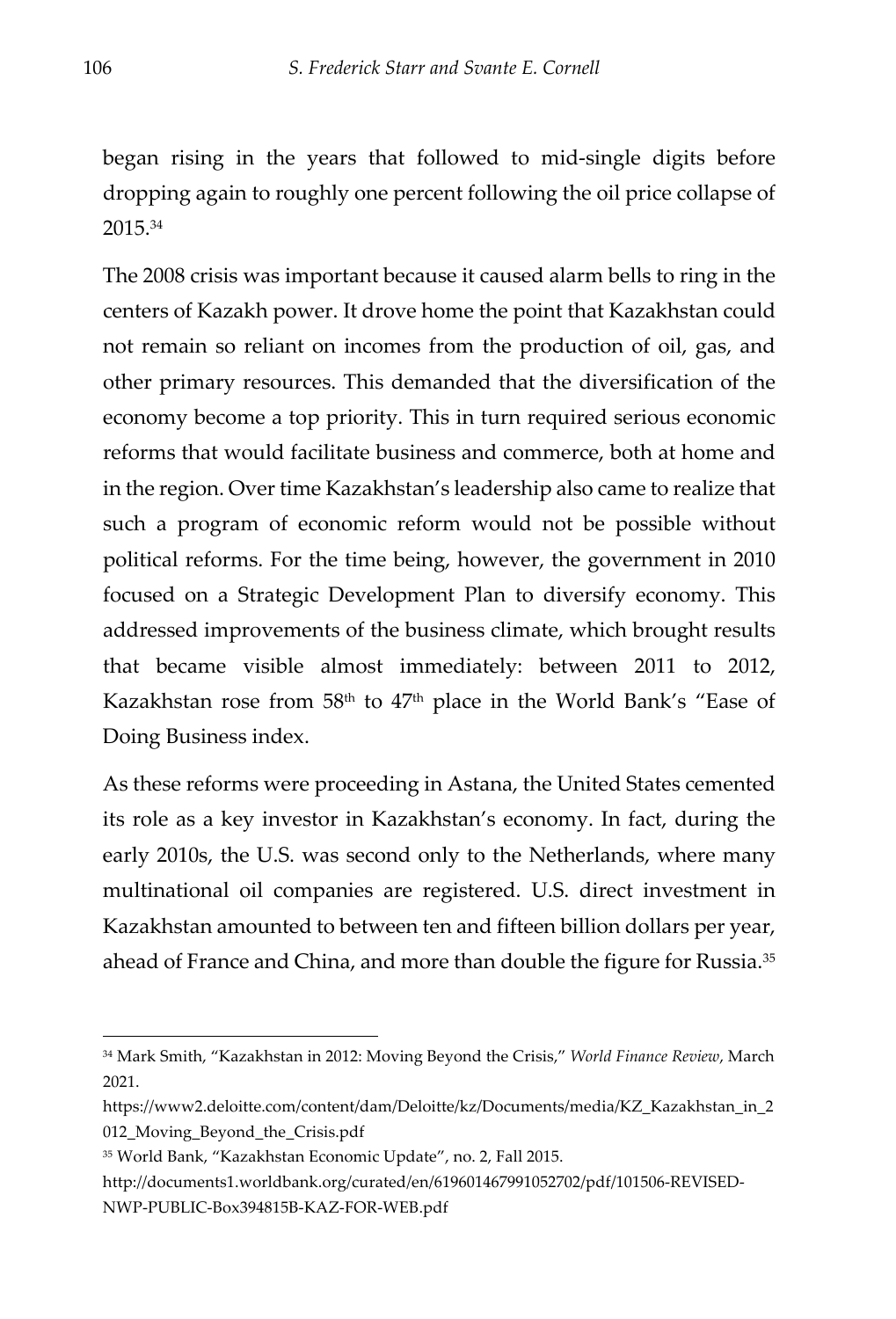Still, the lion's part of this new foreign direct investment continued to be focused on the energy sector. In 2015 alone, a consortium led by Chevron announced that it would commit a further \$37 billion to the development of the Tengiz oilfield.36 Investments in the non-oil sector paled by comparison.

Still, the U.S. committed to play an important role in Kazakhstan's efforts to diversify its economy. In 2012, a Kazakhstan-U.S. energy partnership plan to develop cooperation to improve energy efficiency and expand the production of renewable energy. Under this program, the two governments joined to "support joint training and capacity building projects to promote energy management systems, industrial energy audits, as well as the mapping of Kazakhstan's geothermal energy resources." 37

As a result, the focus of U.S. economic policy gradually shifted from oil and gas to other sectors. But while the rising level of direct American investment is impressive, the same cannot be said for trade. The European Union, Russia and China account for three quarters of Kazakhstan's foreign trade, but the role of the U.S. is comparatively small, with trade amounting to only \$ 2.4 billion in 2014. Among the various sectors, the role of manufacturing was relatively stable, coming in at between \$1 billion and \$1.5 billion. While starting from very low numbers, the trade in agricultural goods showed strong growth, rising from \$18 million to \$68 million between 2009 and 2014, and to \$116

<sup>36 &</sup>quot;Chevron-led Consortium to Invest Up to \$37 Billion in Kazakh Oil Field," *Wall Street Journal*, May 25, 2016. (https://www.wsj.com/articles/kazakh-energy-minister-says-chevronled-consortium-to-invest-up-to-37-billion-in-oil-field-1464166413)

<sup>37</sup> Richard Weitz, "New Kazakhstan-US Energy Partnership Plan Adopted," *Eurasia Daily Monitor*, November 2, 2012. (https://jamestown.org/program/new-kazakhstan-us-energypartnership-plan-adopted/)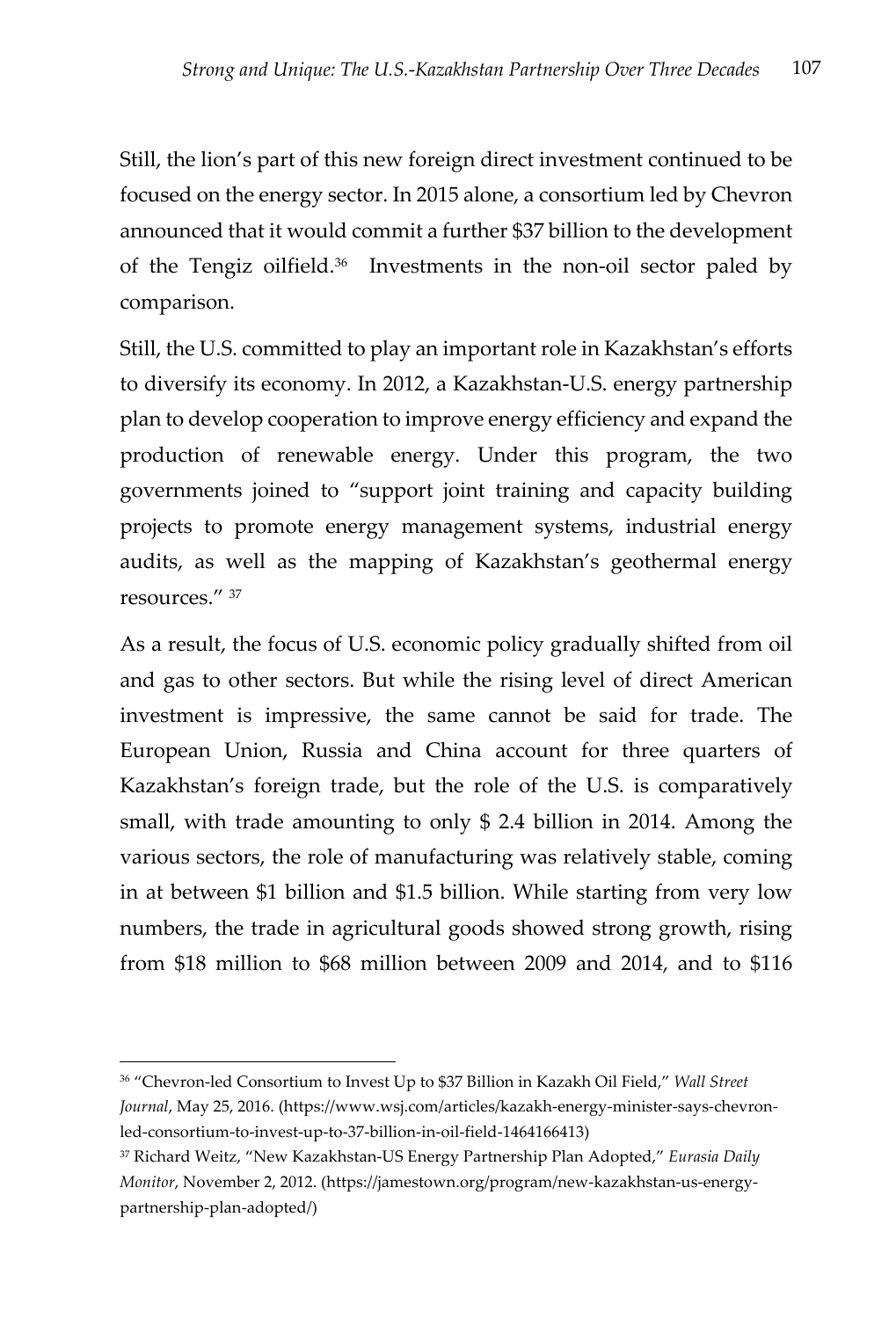million in 2016. Overall Kazakh exports to the U.S. increased by several orders of magnitude during the same period.38

The government of Kazakhstan continued to lay the ground for improved economic relations. In 2014 it passed a new law aimed at improving the investment climate. Among other steps, it offered preferential treatment for investors in "priority investment projects."39 And by 2015, the efforts of the two governments were crowned by Kazakhstan's official accession to the World Trade Organization, twentyone years after it initially applied for membership.

These developments were overshadowed by more negative developments during 2014. The collapse of oil prices late in the year and the deterioration of Russia's relations with the West led to Western sanctions on Russia that contributed to a sharp downturn in the Russian economy. This in turn had an indirect but significant impact on Kazakhstan due to the country's close trade ties with its northern neighbor. Kazakhstan's economy contracted in early 2016, to the point that the government was forced to float the value of the Tenge, which led to a deep depreciation against the U.S. dollar. But in 2016 the economy managed to return to low single-digit growth.40

Kazakhstan opposed the Western sanctions regime, but this was not allowed to affect the bilateral U.S.-Kazakhstan relationship. Indeed, we will see shortly that U.S.-Kazakhstan relations reached a new high from 2016 onward.

<sup>40</sup> World Bank, "Kazakhstan Economic Update," Summer 2016.

<sup>38</sup> Office of the United States Trade Representative, "U.S.-Kazakhstan Trade Facts," October

<sup>2, 2020.</sup> https://ustr.gov/countries-regions/south-central-asia/kazakhstan

<sup>39</sup> Vladimir Kononenko and Anthony Mahon, "New Investment Incentives to Become Available in Kazakhstan," Deloitte, September 1, 2014. https://www.expertguides.com/

articles/new-investment-incentives-to-become-available-in-kazakhstan/new0in14

https://www.worldbank.org/en/country/kazakhstan/publication/economic-updatesummer-2016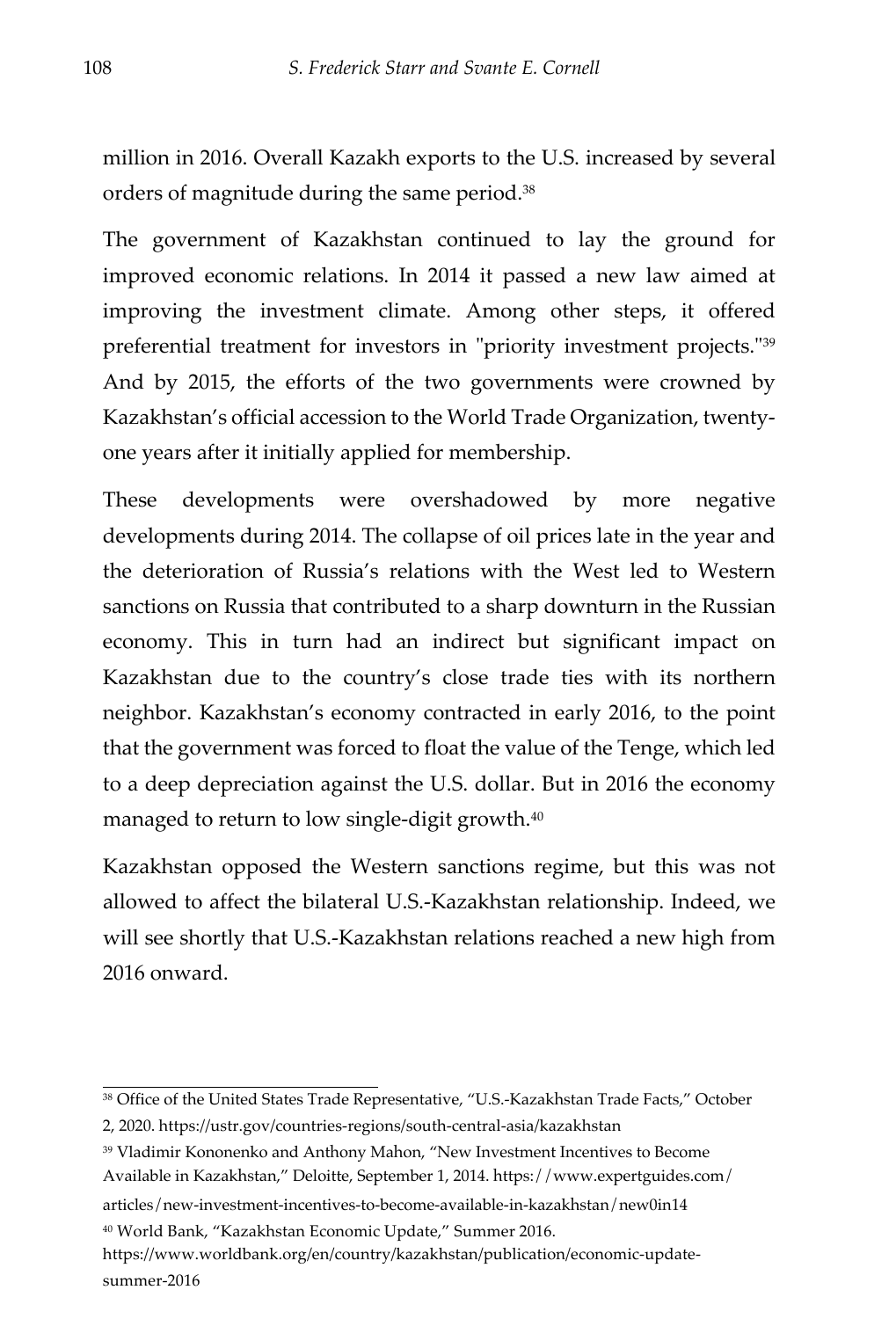## **Nuclear Security: A Conversation Starter**

In April 2009, the newly elected U.S. President Barack Obama articulated his vision of a world without nuclear weapons. This departed from earlier U.S. policy that had considered nuclear disarmament to be a goal, but did not aim at the total abolition of nuclear weapons. Obama has been criticized for doing very little to implement his vision; critics point out that his predecessor George W. Bush reduced the U.S. nuclear arsenal at a much faster pace than did Obama.<sup>41</sup> Still, President Obama put nuclear disarmament front and center in U.S. foreign policy, and created a new format – the Nuclear Security Summits – to put the issue front and center at meetings of world leaders.

Kazakhstan, as we have frequently noted, had long since made opposition to nuclear arms a central element of its foreign policy. President Obama's conviction that the notion of achieving security through mutual nuclear deterrence was now obsolete echoed the many statements President Nazarbayev had made over the years.<sup>42</sup> Two days after Obama's speech, President Nazarbayev, speaking during a visit of Iran's President Mahmoud Ahmadinejad, announced Kazakhstan's interest in hosting an international nuclear fuel bank to hold Low-Enriched Uranium,<sup>43</sup> an idea developed by the U.S.-based Nuclear Threat Initiative and supported by the International Atomic Energy Agency. Obama's policies, and Nazarbayev's initiatives that kept Kazakhstan in

<sup>41</sup> William J. Broad, "Reduction of Nuclear Arsenal Has Slowed Under Obama, Report Finds," *New York Times*, May 26, 2016. (https://www.nytimes.com/2016/05/27/science/nuclearweapons-obama-united-states.html)

<sup>42</sup> Emanuelle Maitre, "Kazakhstan's Nuclear Policy: An Efficient Niche Diplomacy?" Fondation pour la Recherche Stratégique, Note 10, July 2018, p. 6.

<sup>(</sup>https://www.frstrategie.org/sites/default/files/documents/publications/notes/2018/201810.pd f)

<sup>43</sup> David Dalton, "Kazakhstan Offers To Host International Fuel Bank," Nucnet, April 8, 2009. (https://www.nucnet.org/news/kazakhstan-offers-to-host-international-fuel-bank)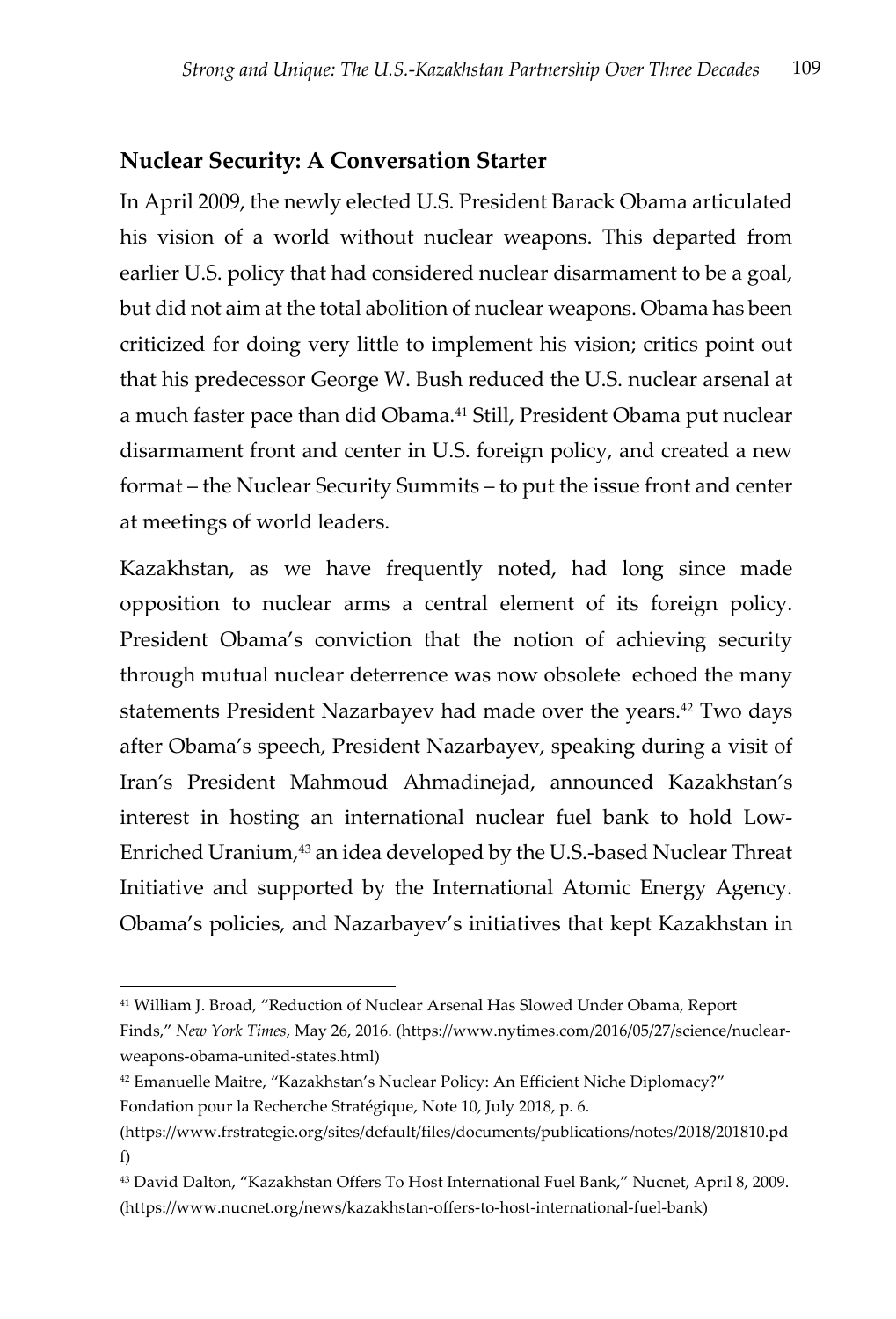the forefront of nuclear politics, ensured that Kazakhstan's long-standing strategy of using nuclear diplomacy to confirm commonalities with U.S. priorities would once again pay off.

The Nuclear Security Summits, held on a bi-annual basis from 2010 onward, provided regular opportunities for Presidents Obama and Nazarbayev to meet bilaterally. At their April 2010 meeting in Washington, the U.S. negotiators agreed to work with Kazakhstan to develop "a substantive agenda for an OSCE Summit," thus bringing the U.S. closer to supporting the convocation of such a summit at the end of the year.44 The two also took the opportunity to discuss other matters, including the ongoing conflict in Afghanistan, U.S. use of Kazakh airspace for transit to Afghanistan, and Kazakhstan's domestic reforms.45 They met again in Seoul two years later, an occasion at which President Obama went out of his way to acknowledge the example set by Kazakhstan's denuclearization.<sup>46</sup> Their meeting at the Hague in March 2014 was overshadowed by the Russian annexation of Crimea, which was unfolding at the time of the summit. Given President Nazarbayev's role in seeking to mediate the Ukraine conflict, it is safe to assume that this issue dominated his bilateral meeting with President Obama. Finally, in 2016 the two leaders met again in Washington. This summit also marked a diplomatic achievement for Kazakhstan, as it endorsed the creation of the International Low Enriched Uranium Bank in Kazakhstan, which opened its doors the next year.

<sup>44</sup> Wolfgang Zellner, "From Corfu to Astana: The Way to the 2010 OSCE Summit," *Security and Human Rights*, vol. 21 no. 3, 2010, p. 236.

<sup>45</sup> Jim Nichol, "Kazakhstan: Recent Developments and U.S. Interests," CRS Report for Congress, July 22, 2013, p. 21. (https://apps.dtic.mil/sti/pdfs/ADA589533.pdf)

<sup>46</sup> "Remarks by President Obama and President Nursultan Nazarbayev of the Republic of Kazakhstan Before Bilateral Meeting," White House, arch 26, 2012.

<sup>(</sup>https://obamawhitehouse.archives.gov/the-press-office/2012/03/26/remarks-presidentobama-and-president-nursultan-nazarbayev-republic-kaza)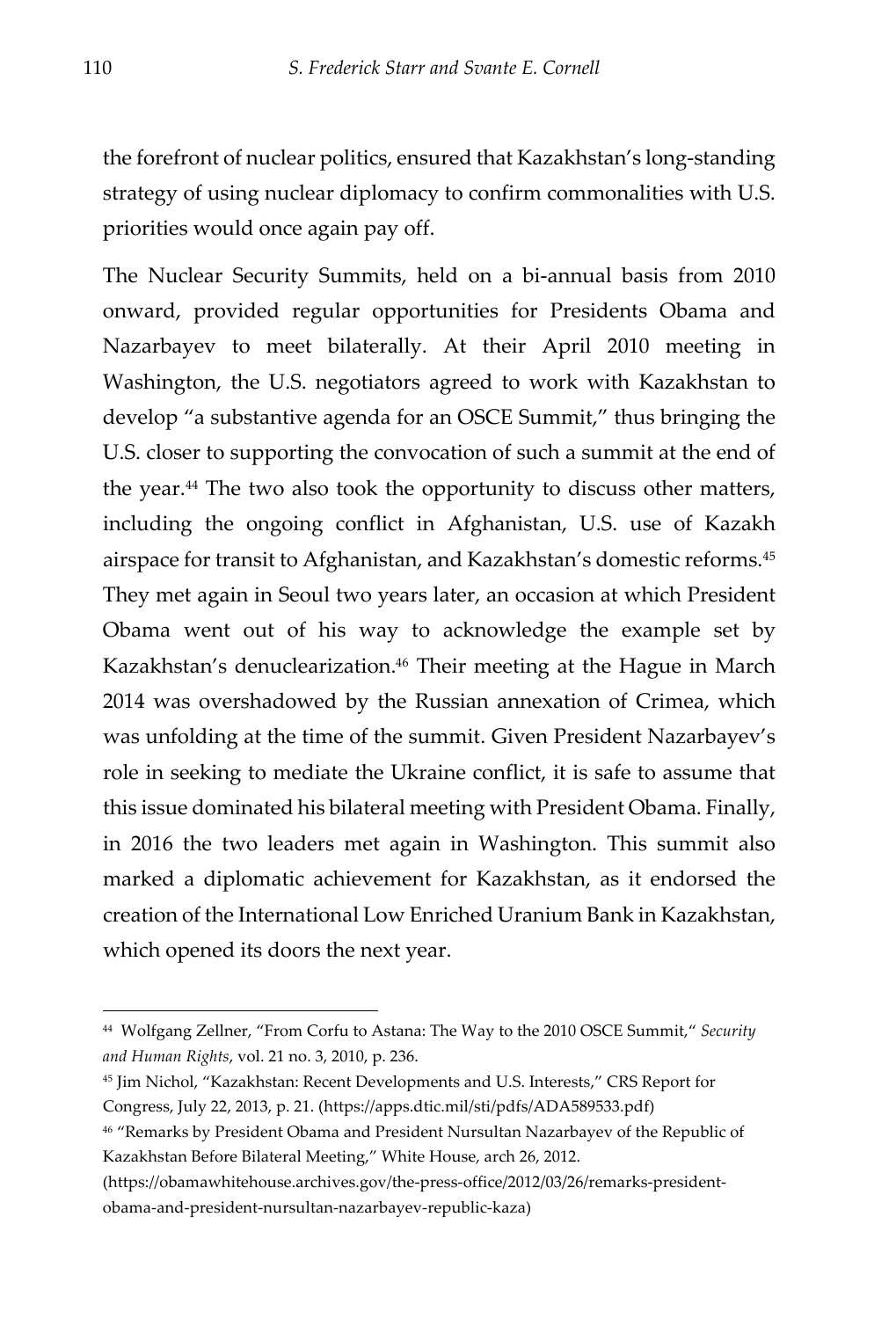These developments all underscore the fact that nuclear diplomacy formed a key element in U.S.-Kazakhstan relations during the Obama administration. While the relationship was already strongly established at the bureaucratic and diplomatic level, every presidential transition in the United States leads to shifts in attention and priority in U.S. foreign policy. President Obama's attention to nuclear disarmament aligned perfectly with long-standing Kazakh priorities, and provided a stable ground for the development of a high-level dialogue between the two countries. As will be seen, this commonality of purpose also provided a level of inoculation for Kazakhstan against the growing activism of the critics of Kazakhstan's domestic issues both inside and outside the U.S. government.

## **Kazakhstan's Global and Regional Role**

Kazakhstan's growing role in international affairs drew increased attention from U.S. policy-makers during this period. Kazakh and American leaders did not always agree on every matter, but it became clear to U.S. officials that Kazakhstan was a force to be reckoned with, and one that played a constructive role in the management and resolution of both regional and global problems.

We have seen that Kazakhstan's Presidency of the Organization for Security and Co-Operation in Europe (OSCE) had been controversial in the United States, due to disagreements over the pace of Kazakhstan's domestic reforms. The U.S. government had been skeptical of holding a summit for the OSCE, something that had not occurred since 2000, but eventually came around to support the Astana Summit of December 2010. Kazakhstan's OSCE presidency also demonstrated Kazakhstan's ability to intervene positively in regional disputes.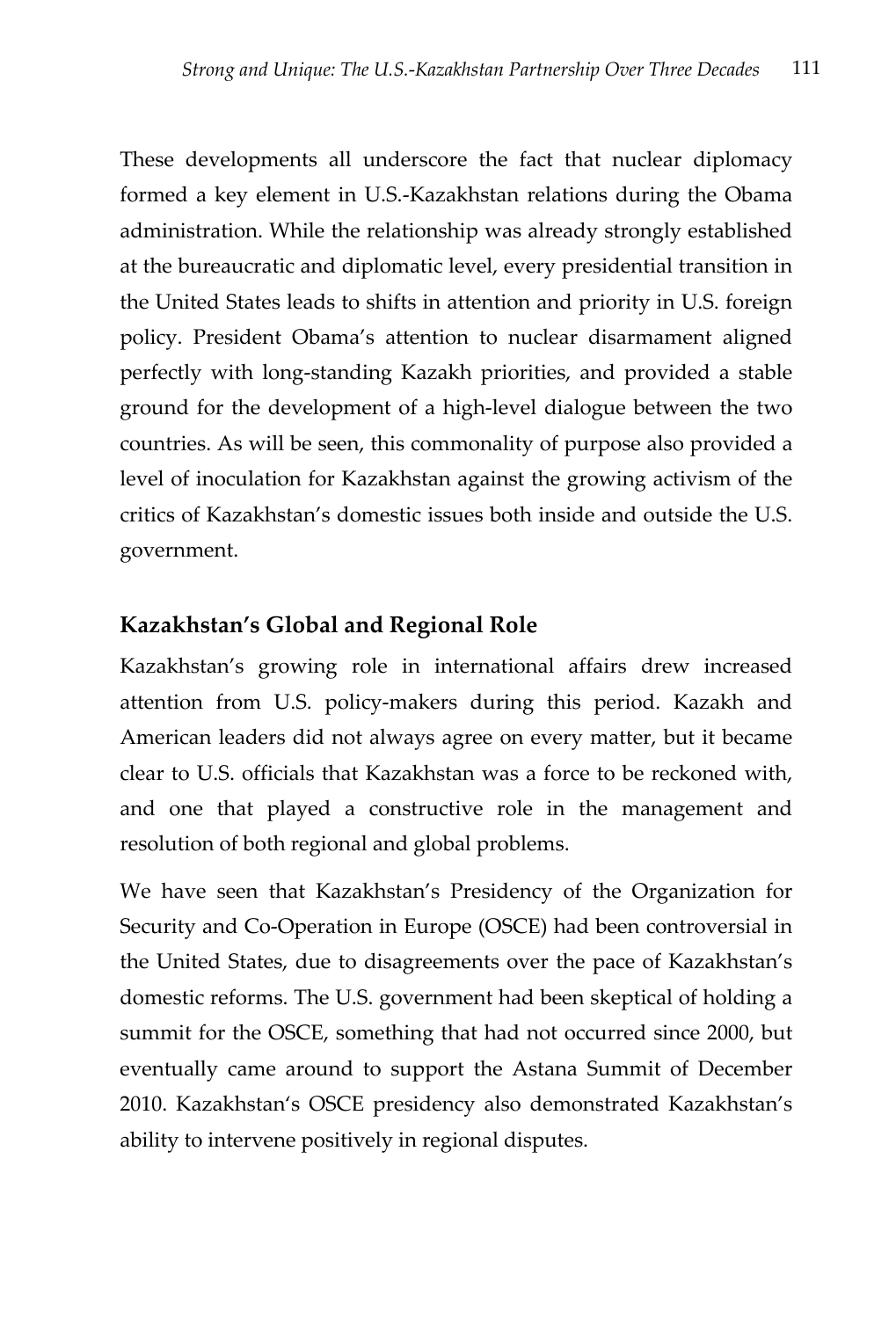The April 2010 Nuclear Summit happened to coincide with unrest in Kyrgyzstan that led to the downfall of Kurmanbek Bakiyev's presidency. The ousted President had ensconced himself in his native region in the south of Kyrgyzstan, protected by numerous supporters. Meanwhile, in the north protesters demanded Bakiyev's arrest on account of his order to security forces to fire on protesters in Bishkek, leading to the deaths of some one hundred people. This set the stage for a growing confrontation that threatened to rip Kyrgyzstan apart and to exacerbate regional divisions that had plagued the country since independence.

During the Washington Summit, Nazarbayev conferred with President Obama and Russian President Dmitry Medvedev and obtained their support for Kazakhstan's initiative to airlift Bakiyev out of the country. After a short time in the eastern Kazakhstan city of Taraz, Bakiyev was granted asylum in Belarus. Kazakhstan's timely intervention helped lower tensions in Kyrgyzstan, and indicated its ability to act when needed to maintain regional stability. The coordination with both the U.S. and Russia further strengthened Kazakhstan's role as a go-between that could act with the support of great powers that otherwise were deeply suspicious of each other's intentions.

Building on this experience, Kazakhstan stepped into the Iranian nuclear issue. While the Obama administration had invested considerable capital in its outreach to Tehran and had begun to participate fully in the P5+1 negotiations with Iran, by the summer 2012 these talks had reached an impasse. Kazakhstan then offered to hold further negotiations, which took place in Almaty in February and April 2013. These meetings did not lead to any concrete results, but kept the negotiation process alive until the election of Hassan Rouhani as Iran's president in June. That set the stage for new talks in Geneva later in the year, at which the contours of the Iranian nuclear deal, concluded in June 2015, began to take shape.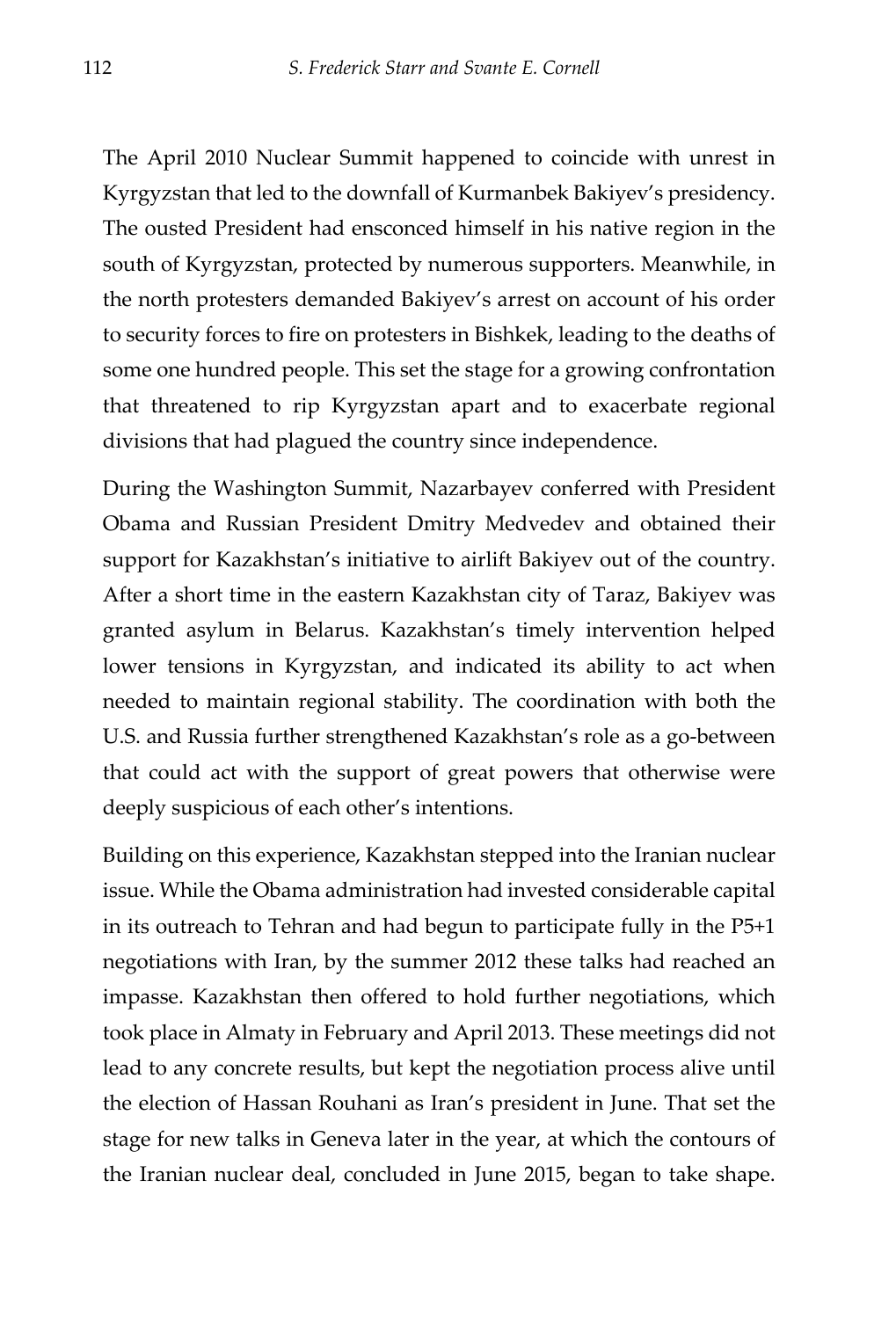Whatever the exact contribution of the Almaty talks, they demonstrated once more Kazakhstan's convening power and that it had earned the trust of major powers, including both the West and Iran.

During the year following Kazakhstan's involvement in the Iranian nuclear negotiations, conflict erupted between Russia and Ukraine. This conflict, and the ensuing standoff between Russia and the West, alarmed Kazakhstan on several levels. Both Russia and Ukraine were important partners to Kazakhstan, and Western sanctions on Russia had had significantly affected Kazakhstan's economy. Kazakhstan was also alarmed by the territorial conflict between the two countries. While Kazakhstan has continuously signaled its support for Ukraine's territorial integrity, it also expressed "understanding" for the Russian position on Crimea.

This position generated controversy in the West, but its background remains poorly understood. The Soviet transfer of Crimea to Ukraine in 1954 was followed by the transfer of large parts of southern and western Kazakhstan to Uzbekistan and Turkmenistan. These transfers, unlike that of Crimea, were subsequently reversed following Leonid Brezhnev's accession in 1964. Because of this history, Kazakhstan was hostile to the Khrushchev-era boundary changes, leading to its "understanding" of Russia's position.

Kazakhstan was still more concerned over the conflict in eastern Ukraine, because of Putin's launch of the concept of "Novorossiya", or "New Russia" raised the obvious question of whether Russian nationalists considered Kazakhstan's northern territories part of this new entity, and what possible implications this would have on Kazakhstan's ethnic Russian population. These considerations forced Astana to walk a tightrope. Its resulting maneuvers included actions that disappointed Ukraine and its Western partners, as well as actions that disappointed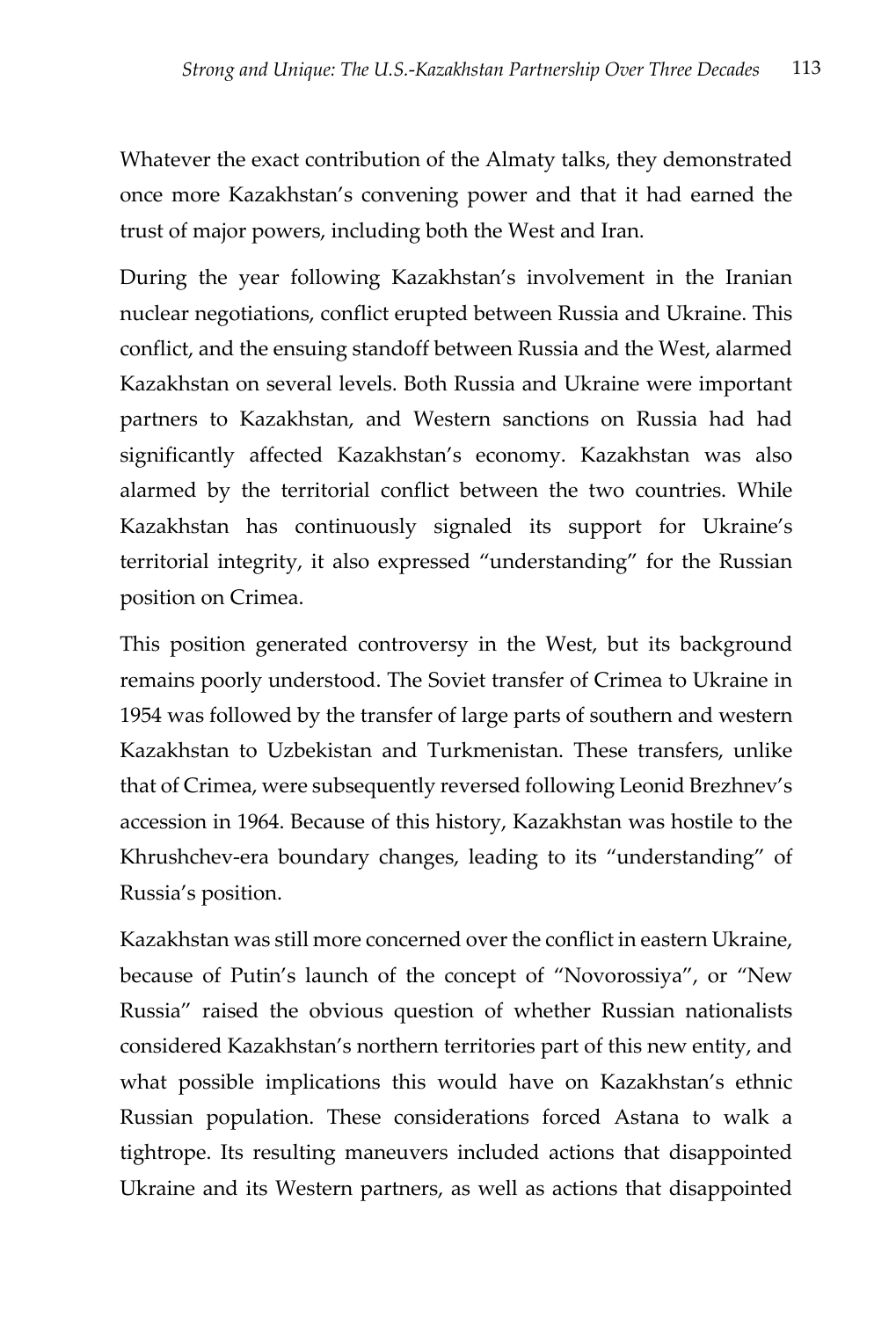Russia. Thus, Moscow strongly opposed Kazakhstan's early outreach to the post-Maidan Ukrainian government.

Rejecting he role of bystander to these events, President Nazarbayev took an active role in seeking to maintain dialogue both between Russia and Ukraine and between Russia and the West. Because of geographic reasons, Minsk became the most frequent locale for meetings between the protagonists, but Kazakhstan did more than any other country to make these talks happen – most notably an August 2014 summit involving the Eurasian Customs Union, the EU, and Ukraine. Unlike Kazakhstan, Belarus had troubled relations with both Russia and the West, restricting its ability to serve as a go-between. President Nazarbayev, on the contrary, made the most of his extensive relations with world leaders to maintain dialogue among the relevant parties.<sup>47</sup> Although the U.S. was not a direct party to the resulting negotiations, this conflict in Ukraine was, along with Syria, the top concern of U.S. foreign policy at the time. This engendered frequent consultations with Kazakhstan, including at the presidential level.

Kazakhstan would later be centrally involved in hosting peace talks on Syria as well. But it was already clear to U.S. policy-makers in 2014 that Kazakhstan was an important and independent partner with significant convening power, and that it had served a worthy role in resolving conflicts and crises of importance to U.S. national security.

### **America's Ambivalence**

During the years 2010 to 2015 the ramifications of the 2008 financial crisis for U.S. policy became clear. America sought to reduce its global

<sup>47</sup> See extensive discussion in Svante E. Cornell and S. Frederick Starr, *Kazakhstan's Role in International Mediation under First President Nursultan Nazarbayev*, Washington & Stockholm: CACI & SRSP Silk Road Paper, 2020. (http://silkroadstudies.org/publications/silkroadpapers-and-monographs/item/13397)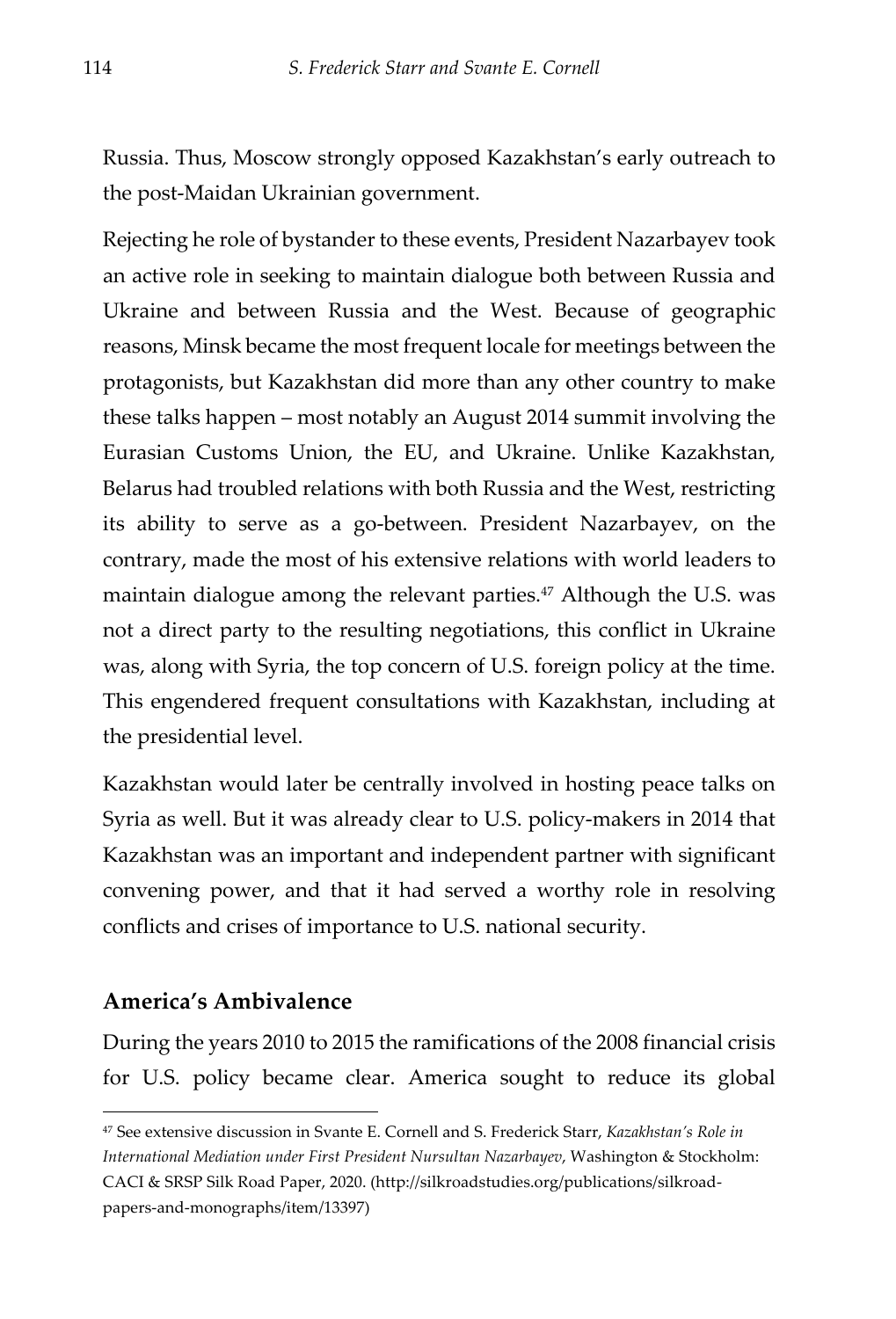footprint, a decision that had profound implications for Kazakhstan. The Obama administration's approach was nevertheless a mixed bag. Astana viewed favorably the Obama administration's outreach to Iran, for it considered a negotiated solution to the Iranian nuclear question as a far superior outcome to a military conflict that would foment regional insecurity and generate renewed friction among the great powers that Kazakhstan relied upon for its own security and economic development. Astana was at best lukewarm to Obama's "Reset" with Russia. While it welcomed an improvement of relations between the two superpowers, it was nevertheless apprehensive of the prospect that the "Reset" would lead to America's disengagement from Central Asia.

That prospect was made worse by the American position on Afghanistan: President Obama's December 2009 declaration that the U.S. would leave Afghanistan by the end of 2011 caught Kazakhstan and its neighbors by surprise – not only because they had not been consulted prior to the decision, but because they questioned the logic of initiating a military "surge" while simultaneously declaring an end date to that operation. Astana feared that the Obama administration was signaling that the U.S. was mainly concerned with an exit strategy, with little forethought concerning the conditions and consequences of doing so. Like it or not, the United States gave Kazakhstan and other Central Asian states ample reason to question whether it would continue to play the role of a balancer to Russian and Chinese domination in the region.

A keystone of Kazakhstan's foreign policy was to minimize friction between its great power neighbors and the West. Kazakh authorities therefore welcomed Obama's intention to seek an improved relationship with Moscow, but they clearly perceived that this "reset," contrary to Washington's protestations, would lead inevitably to a decrease in U.S. engagement with states of Central Asia and the Caucasus, and hence a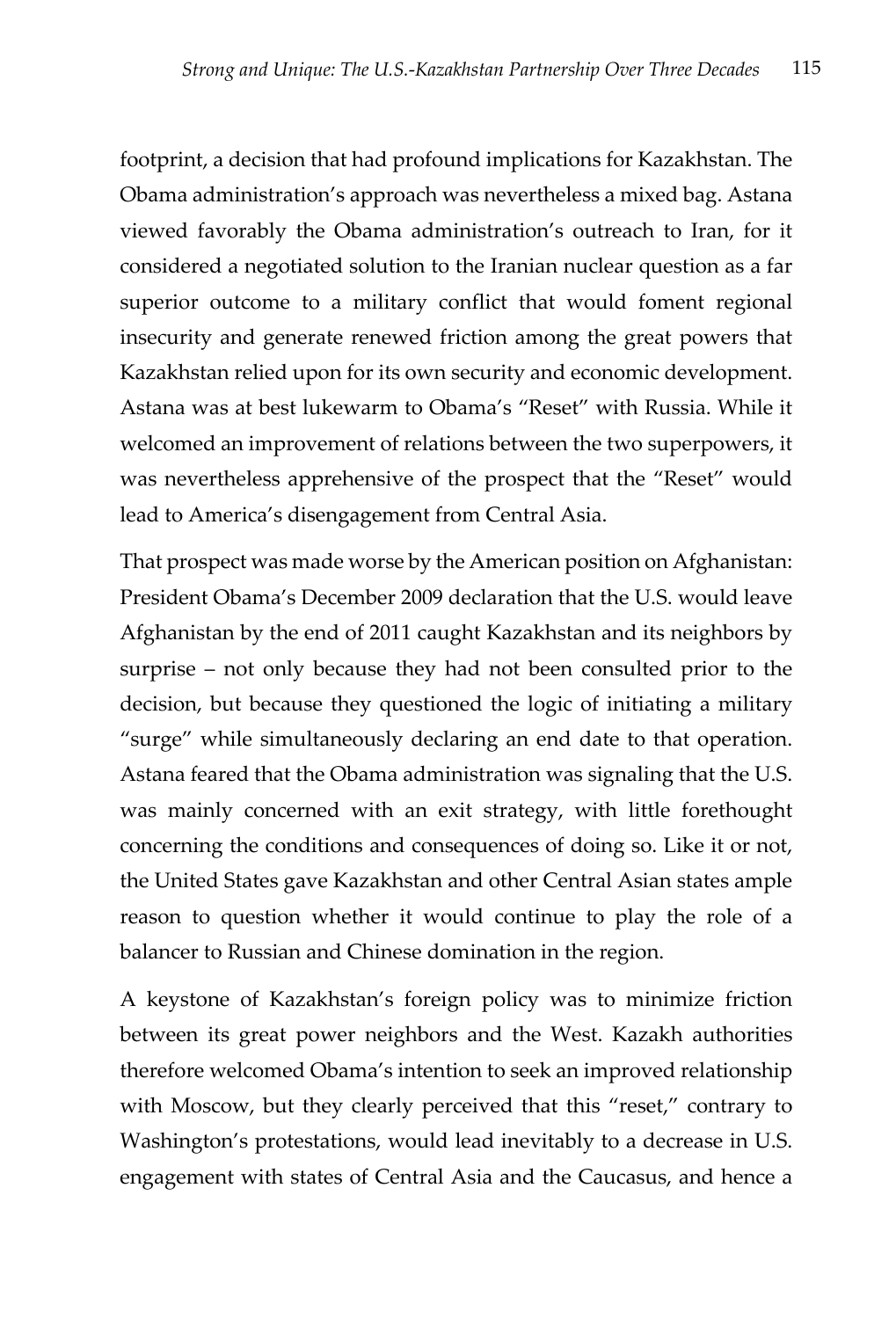softening of U.S. opposition to provocative Russian moves in those regions. They noted, for example, that the Americans did not let Russia's continued aggressive moves against Georgia stand in the way of its own reset diplomacy. Nor, they observed, did the U.S. raise its voice when Moscow bullied Ukraine's new president, Viktor Yanukovich, into significant strategic concessions, including a prolongation and expansion of Moscow's naval base at Sevastopol, as well as Moscow's growing influence over Ukraine's security institutions. Likewise, the Obama administration did not take Moscow to task for compelling the Kyrgyz government to close the U.S. air base at Manas, or for waging an ultimately successful campaign to unseat the Bakiyev regime in Bishkek after it reneged on its promise to Moscow to do so. Indeed, it was Russian energy companies' price hikes, as well as Moscow's state media's orchestrated campaign against Bakiyev, that triggered the 2010 revolution in the first place and the ensuing violence in southern Kyrgyzstan – which had forced Astana to intervene to airlift Bakiyev out of the country. The United States did not even object when Russia proposed a military intervention in Kyrgyzstan that year, leaving it to China and Uzbekistan to lead the opposition to such a move. To Kazakhstan, this signified a reduction of America's strategic commitment to the countries of the region and to its own independence from Moscow, which had been a stated goal of U.S. policy since 1991.

Obama's policy on Afghanistan exacerbated all these concerns. Central Asians had not welcomed the Bush Administration's decision to focus its energies on Iraq instead of Afghanistan. In fact, this shift of U.S. attention away from their neighborhood had been a major issue, as the countries of the region had taken considerable risk in lending support to the U.S. war effort against the Taliban and Al Qaeda. They therefore welcomed Obama's initial distinction between Iraq and Afghanistan, and his defining of Afghanistan as the "good war" in his 2008 electoral campaign.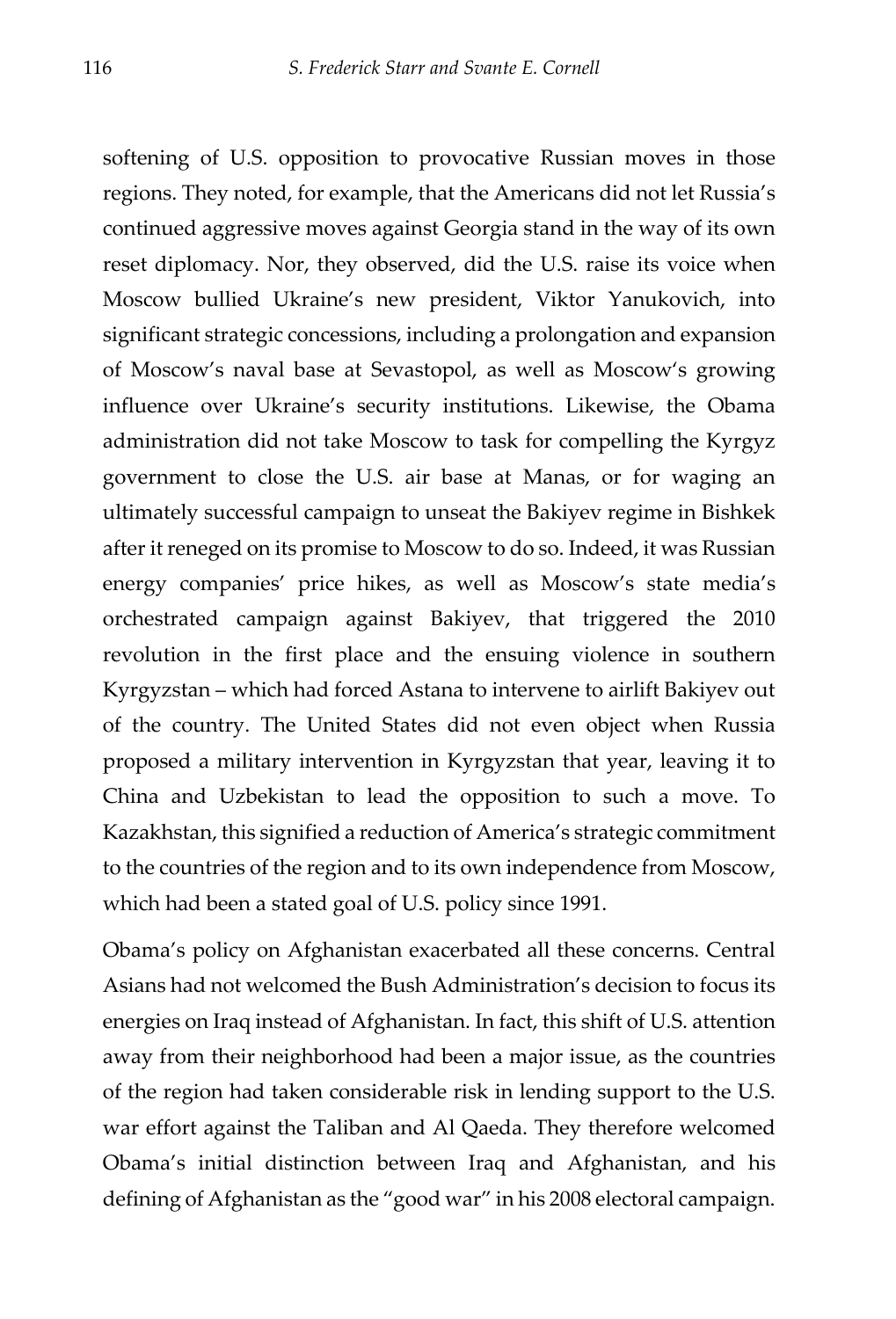Indeed, Obama's election platform committed \$1 billion in additional non-military aid to support development in the country.

Once in power however, Obama engaged in a lengthy policy review that perceived a growing conflict between this commitment to Afghanistan and the anti-war faction of the Democratic party, fueled by America's fatigue with foreign wars. In the end, Obama tried to have it both ways: while announcing a "surge" in Afghanistan in December 2009, he committed far fewer additional forces than U.S. commanders on the ground had asked for; at the same time Obama also pledged to withdraw forces by the end of 2012. This policy shook Central Asian leaders, including Kazakhs: they had not been consulted in this decision. Moreover, the announcement of an end date struck them (as it did many Americans) as counter-productive, notifying the Taliban that they need only outlast the Americans in order to prevail.

A further factor complicating relations between Astana and Washington was the U.S. response to the Arab upheavals, which began with the overthrow of the Ben Ali regime in Tunisia and culminated with the removal of Hosni Mubarak in Egypt. This was followed by civil wars in Syria and Libya, where strongmen refused to leave office. As had happened during the "color revolutions" of 2003-05, the United States welcomed these developments as democratic breakthroughs. If anything, the U.S. commentariat was even more enthusiastic, envisaging a bright, democratic future for the Middle East. In fairness, members of the Obama administration were deeply divided on the issue, and were subjected for criticism of not going far enough in support of what was deemed "democratic" change. Responding to such voices, Obama stated in May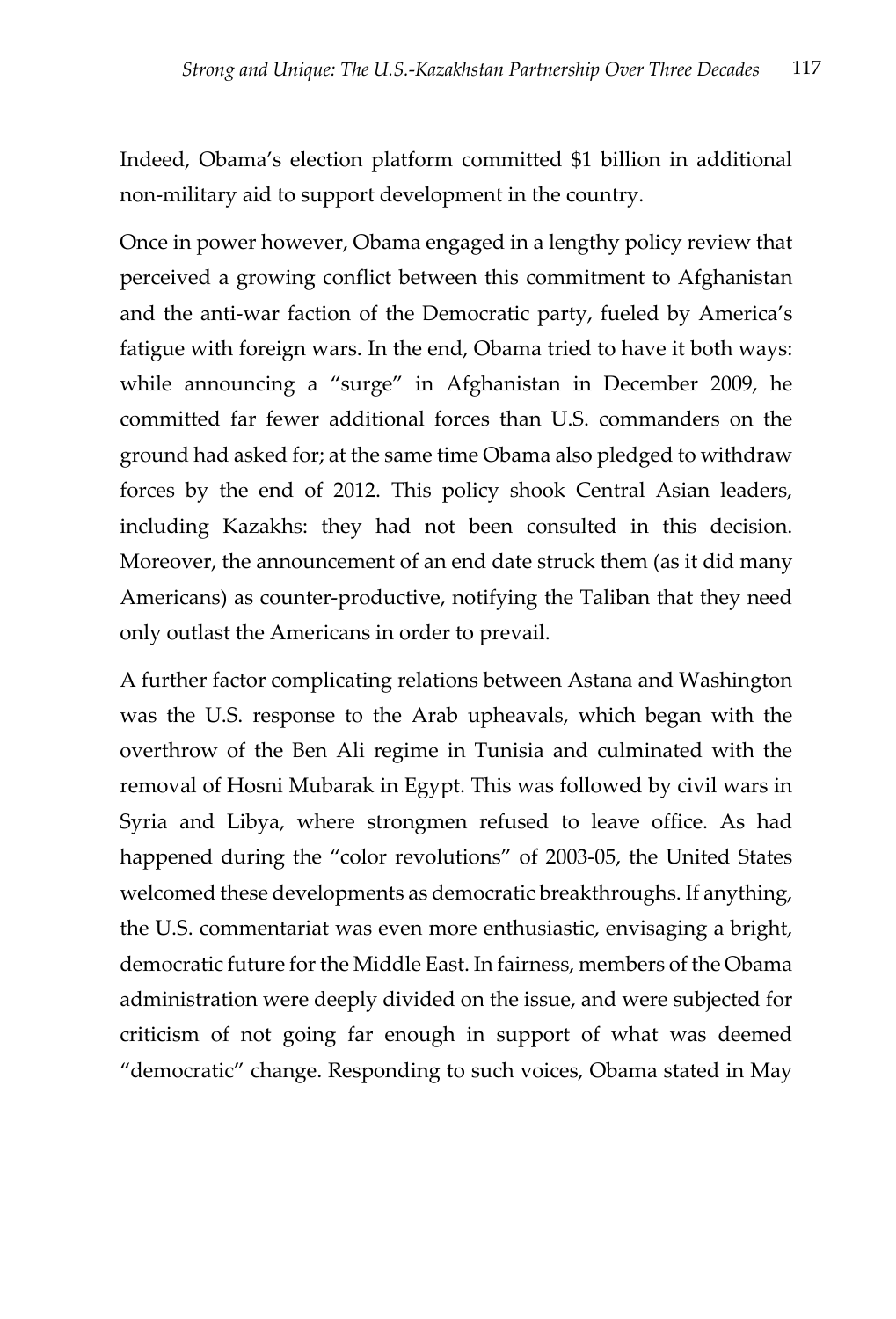2011, that "it will be the policy of the United States to promote reform across the region, and to support transitions to democracy."48

The Kazakh leadership considered these upheavals to be reminiscent of the "color revolution" in neighboring Kyrgyzstan and dangerous harbingers of instability and chaos. Kazakhstan's leaders viewed their own experience of the 1990s as testimony to the value of gradual and evolutionary change. Their perspective remained marked by the chaos that engulfed Tajikistan and the South Caucasus. In both places they had observed revolutionary changes that had led, in their view, to mayhem and deprivation.

Subsequent events have not proven them wrong. Only two countries, Georgia and Tunisia, have emerged relatively unscathed from their revolutions, while Egypt, Kyrgyzstan, Libya, Syria, Ukraine and Yemen have all succumbed to internal conflicts and instability – and even Georgia and Tunisia look increasingly shaky. Is it any surprise that Kazakhstan's leaders thought the Obama administration's approach to the Arab upheavals was dangerously naïve, and reflected poorly on the value of the United States as an ally? America's apparent support for regime change across the Middle East may thus have strengthened the forces advocating Kazakhstan's membership in the Eurasian Customs Union and the subsequent Eurasian Economic Union, and led it, at least temporarily, to take a dimmer view of the United States as a partner.

Taken together, these developments led Kazakhstan and its neighbors to question America's commitment to their region's security and independence, while also leading them to wonder whether Washington might one day support their own violent overthrow. It indicated the

<sup>48</sup> White House, "Remarks by the President on the Middle East and North Africa," May 19, 2011. (https://obamawhitehouse.archives.gov/the-press-office/2011/05/19/remarks-presidentmiddle-east-and-north-africa)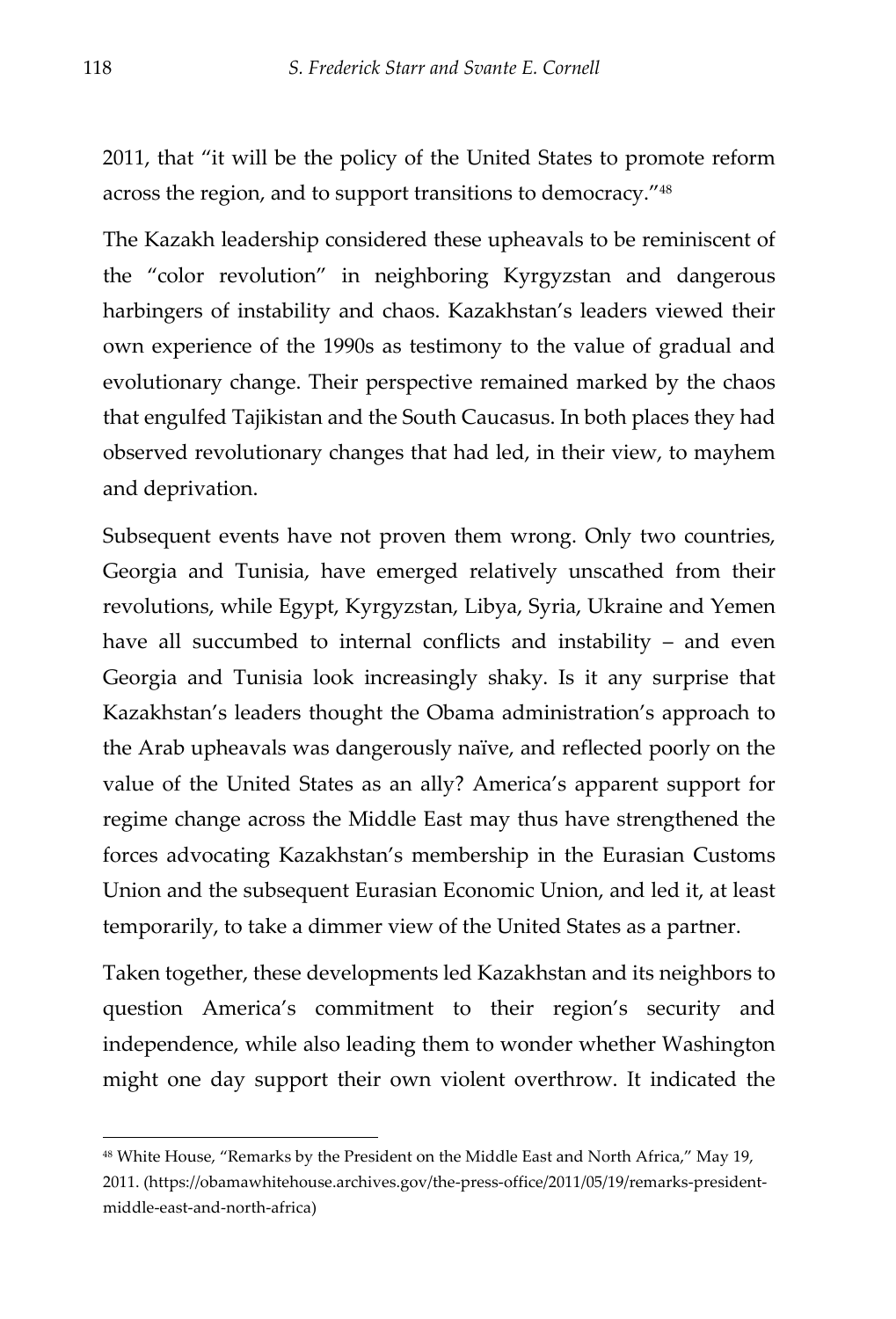gradual weakening of the bipartisan support in the United States for a policy that saw Central Asia as an important world region in its own right, whose independence from Russia was in Washington's interest to maintain. This posed a particular problem for Kazakhstan, because its foreign policy explicitly sought to maintain a multi-vector and balanced relationship with world powers. This policy was feasible only if the different "vectors" in this policy play the role assigned to them, i.e., by balancing each other through their presence in Central Asia. If the United States proves unwilling to play that role it would undermine Kazakhstan's effort to maintain its independence.

# **The Freedom Agenda and the Human Rights Issue**

Parallel with these developments, many Americans concerned with the fate of civil society and human rights in the newly independent states and Kazakhstan in particular intensified their activities during the years 2009-2012. The government's Institute of Peace in Washington, the Carnegie Corporation the Open Society Institutes, Human Rights Watch, and various religious organizations all focused fresh attention on Kazakhstan during the first years of the Obama administration. These groups interacted with state institutions and especially with nongovernmental organizations that had sprung up in Kazakhstan itself, often with American or European funding.

Many of these contacts gave rise to dialogues which both sides deemed to be productive. This was particularly true of projects the International Republican Institute and National Democratic Institute mounted with Kazakhstani counterparts. The Kazakh government was well aware that Soviet rule had left a legacy of unresolved issues in the area of human rights, civil society, religious life, and freedom of the press and initially saw these initiatives as positive steps towards their resolution.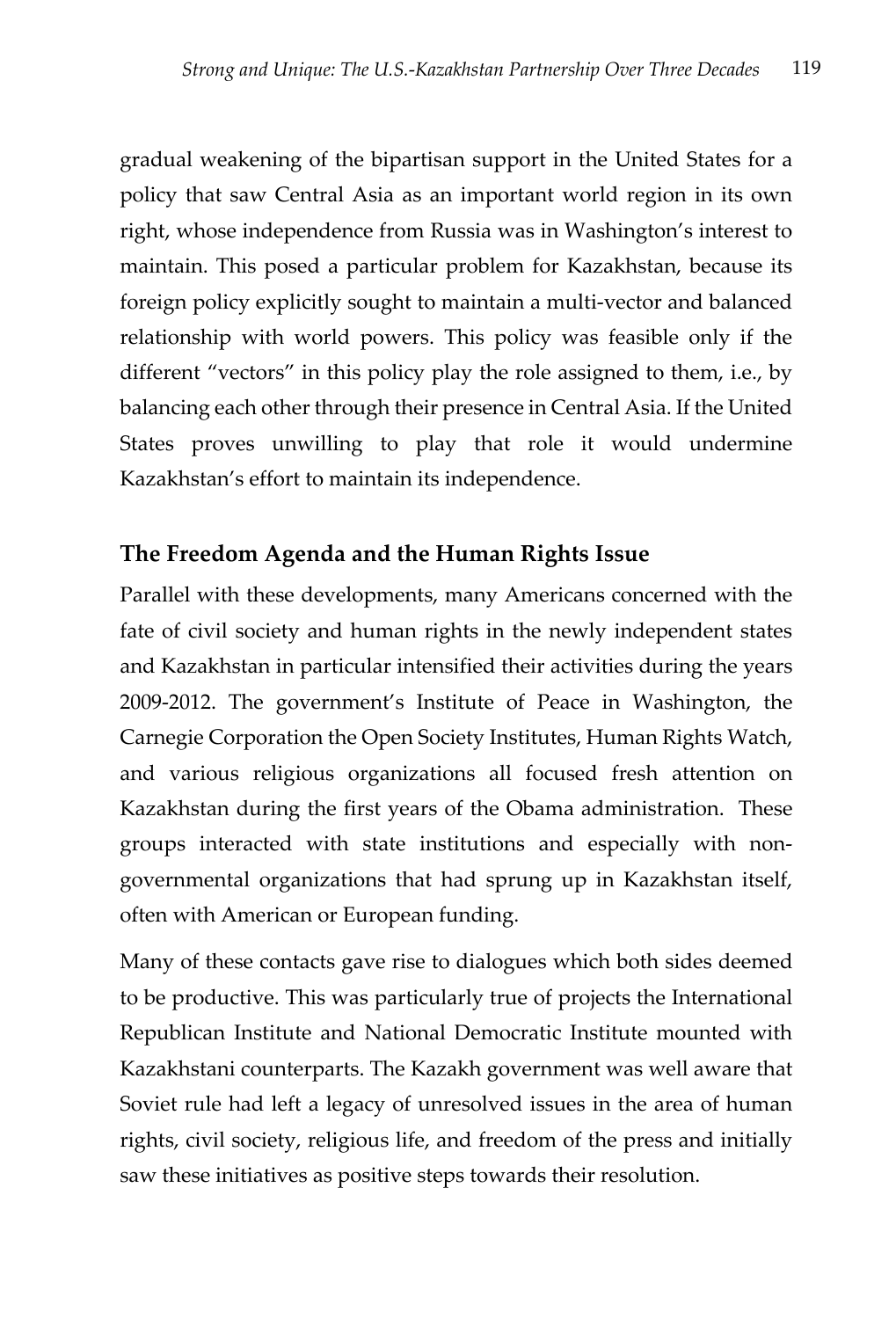At the same time, many of these contacts proved problematic for both sides. Some American champions of civil rights and civil society concluded that Kazakhstani officials were stonewalling or outright opposing their efforts. Within the State Department itself, the Bureau of Democracy, Human Rights, and Labor adopted a staunchly oppositionist stance to what it considered retrograde policies of all the Central Asian governments, including Kazakhstan. Not only did this agency often run roughshod over superior officials at State, but it took its campaigns directly to Kazakhstan itself. Not surprisingly, many senior figures there concluded that some of their official and unofficial American guests were more interested in publicly dressing down their hosts than in finding practical solutions to the problems at hand. And while American advocates of civil society and human rights considered it quite normal to form collaborative relations with citizens and groups in Kazakhstan, their official hosts judged them to be subverting the existing order and moved to close down several of them. These tensions reached a peak during the years 2008- 2012.

Back in Washington, the Department of State was required by law to monitor human rights worldwide and submit regular reports to Congress on its findings. The research team at the Bureau of Democracy, Human Rights and Labor was understaffed and linguistically underqualified for the task at hand. Given this, its officers, like those in the U.S. Commission for International Religious Freedom, chose to rely on reports they had received "over the transom" from organizations and special interests in the human rights field. The Bureau itself had little capacity to verify its own reporting and Congress had failed to demand verifiable evidence for the Bureau's claims. Nor did Congress ask that reports include practical steps for resolving the various issues that arose. The blend of valid insights and biased reportage contained in the Bureau's annual reports to Congress became part of the public record and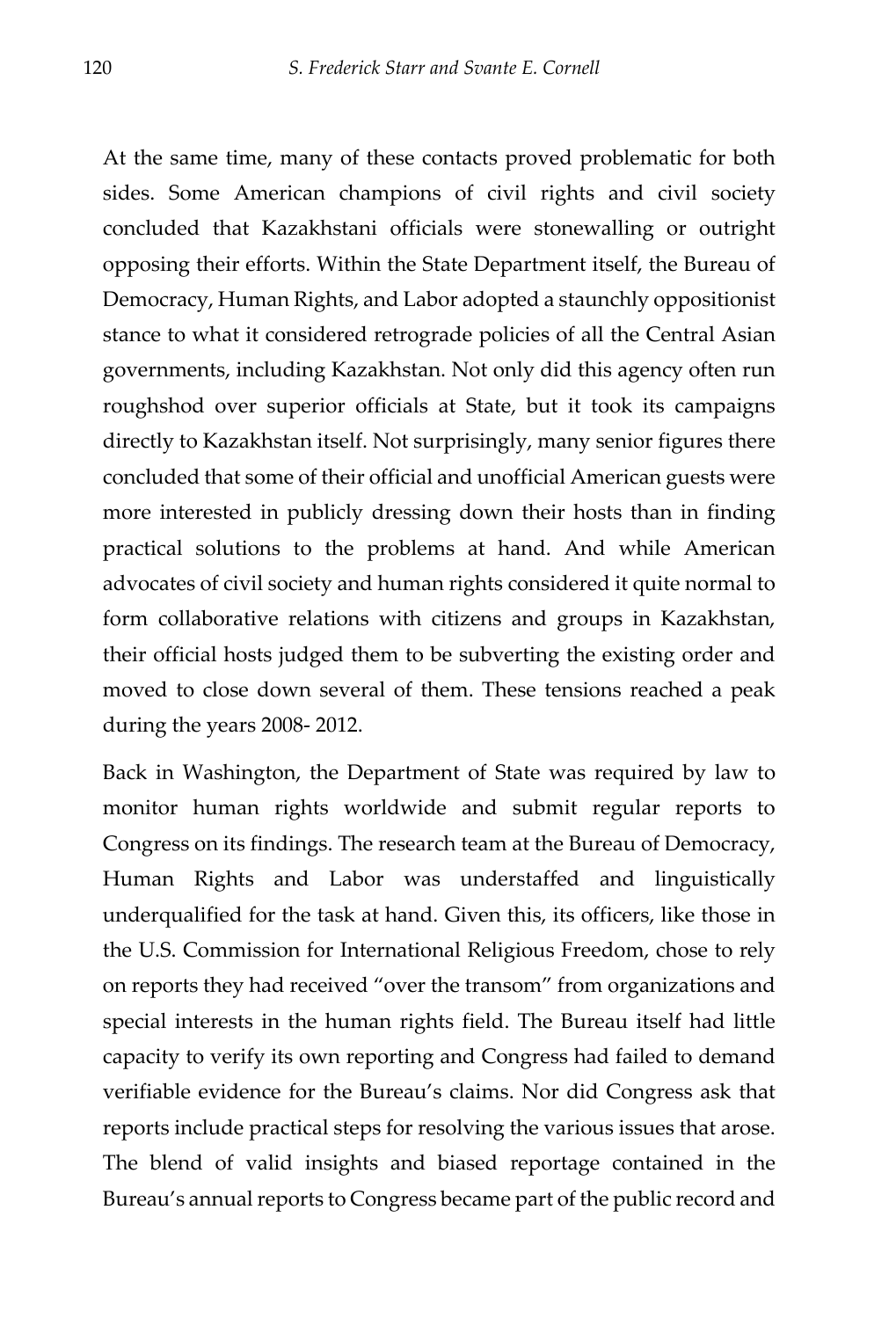were often assumed to be authoritative, which was scarcely the case. This process, shaped by bureaucratic requirements and distorted by special interests and untested reporting, did much to exacerbate a tense situation.

A particularly sensitive issue was the question of religious freedom. While living under Communism, Kazakhstanis had long been accustomed to complete state control over religion. After gaining independence, Kazakhstan joined its neighbors in allowing religious life and began the task of dismantling the institutional atheism that had existed under Soviet rule. To this end it adopted a secular form of government broadly akin to what exists in the West. Curiously, this important fact was rarely acknowledged by Western powers; suffice it to say that America's 1992 Freedom Support Act makes no mention of the need to safeguard secular laws, courts and systems of education.

Kazakhstan's population is more secular-oriented than their neighbors in Central Asia and were therefore comfortable in adopting policies the separated religion from the state. They did not seek the complete blending of state and religion common in Muslim societies. But by the 2000s intolerant and extremist forms of Islam were spreading throughout the region. To counter this development, Astana sharpened its regulation of religious activity, for which it was soundly criticized by both governmental and non-governmental organizations in America.

The backdrop to this controversy lay in two peculiar circumstances. First, at independence Central Asian states faced the legacy of seven decades of communism, during which traditional religious institutions had been thoroughly suppressed. This meant that they were at a comparable disadvantage to well-funded and assertive religious forces that began to proselytize in the region. These included radical and even extremist Muslim groups from the Gulf, South Asia and Turkey, as well as some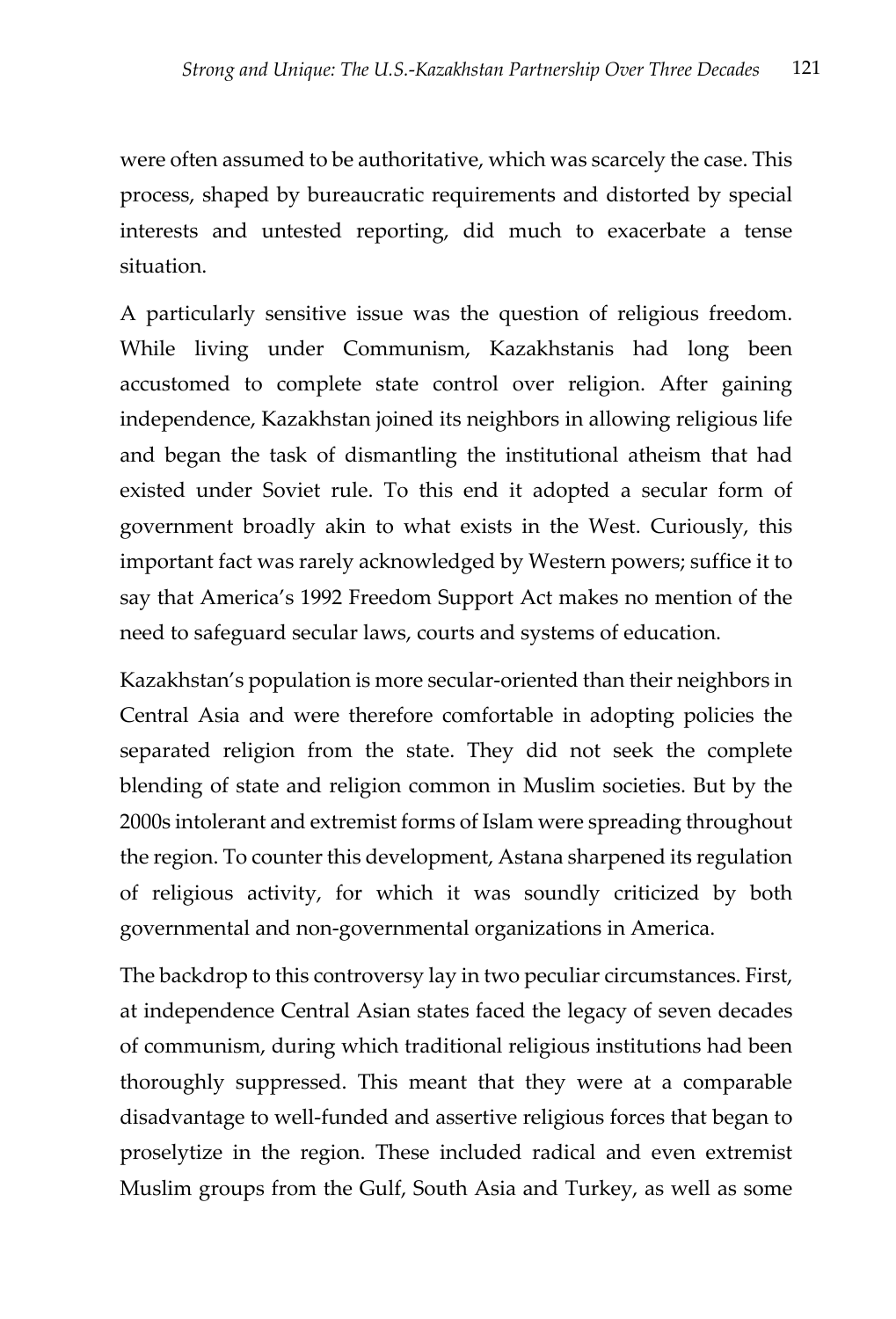proselytizers from other faiths. smaller denominations from across the globe. In the growing confrontation between traditional indigenous religious forces and more radical currents from abroad, Central Asian states including Kazakhstan decisively sided with the former. Restrictions that Kazakhstan's government imposed on foreign religious activists were designed, first, to allow traditional religious life to recuperate from Soviet repression and. second, to thwart the spread of radical Islam from the Middle East and South Asia. In so doing, Kazakhstan adopted a conception of secularism reminiscent of France's *laïcité,* which allows a sphere for religious practice but also seeks to maintain society's freedom *from* religion.

This links to the second peculiar circumstance, namely the predominance in America of an approach to secular governance that prioritizes state neutrality towards religion and the absolute primacy of the religious freedom for the individual.

American activists and government officials largely failed to recognize the validity of Kazakhstan's concerns in the religious field, and instead charged that Kazakhstan's restrictive approach was directed against "especially pious" individuals, by which they actually meant extremist missionaries. Some even claimed that Kazakhstan was driving the pious into the arms of extremists. Such claims, while widespread, were never backed up by facts, and have been disproven by the literature on sources of extremism that has mushroomed in the past two decades.<sup>49</sup>

Many Americans understood this, as well as other issues that had arisen between the U.S. and Kazakhstan. Seeking a more balanced approach, members of Congress formed a Kazakhstan Caucus to promote good

<sup>49</sup> Svante E. Cornell, "Central Asia: Where Did Islamic Radicalization Go?" in *Religion, Conflict and Stability in the former Soviet Union*, eds. Katya Migacheva and Bryan Frederick, Santa Monica: RAND Corporation, 2018.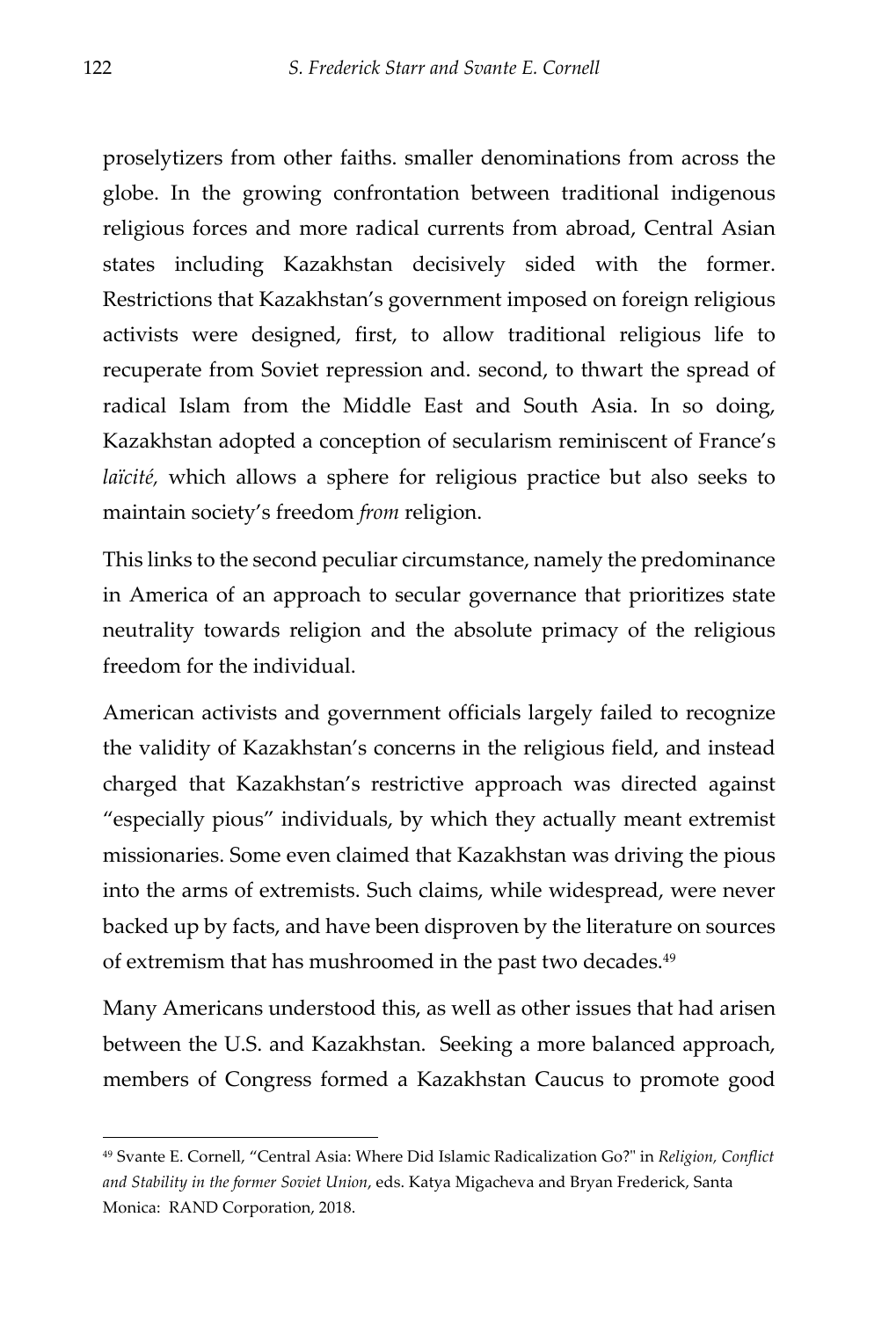relations with that country. Rather than advancing specific responses to this and other sources of misunderstanding between the two peoples, the Congressional Caucus, aided by U.S. ambassadors and business leaders, have promoted contacts and exchanges through which each side can gain a better understanding of the other's concerns.

# **From "New Silk Road" to C5+1**

Kazakhstan, like its neighbors throughout Central Asia, suffered greatly from its landlocked status and from the fact that its sole land links with the outer world were through Russia or China. Even though age-old transport links had tied the region with South and Southeast Asia, Soviet rule had closed these off throughout most of the twentieth century.

To rectify this situation the United States' "New Silk Road" initiative was launched in July 2011, in a speech by Secretary of State Hillary Clinton in Chennai, India. The concept, borrowed from analyses carried out largely by those involved with the present study, was simple and powerful: to release the potential of Afghanistan's economy by re-establishing its ageold status as a "roundabout" between routes leading west to the Middle East and Europe, north to Central Asia, and east to the Indus Valley; that is, Pakistan, India, and Bangladesh.50

This vision called for both hard and soft infrastructure that did not exist, and at the same time demanded diplomatic efforts to resolve decades-old border tensions that were preventing trade. Neither of these were forthcoming. In spite of the potential of the New Silk Road concept, the office charged with implementing it was never given the budget needed to carry out its mission, let alone to finance key projects.

<sup>50</sup> S. Frederick Starr, ed., *The New Silk Roads: Transport and Trade in Greater Central Asia,* Washington, D.C.: Central Asia-Caucasus Institute & Silk Road Studies Program, 2007. (http://silkroadstudies.org/publications/silkroad-papers-and-monographs/item/13125)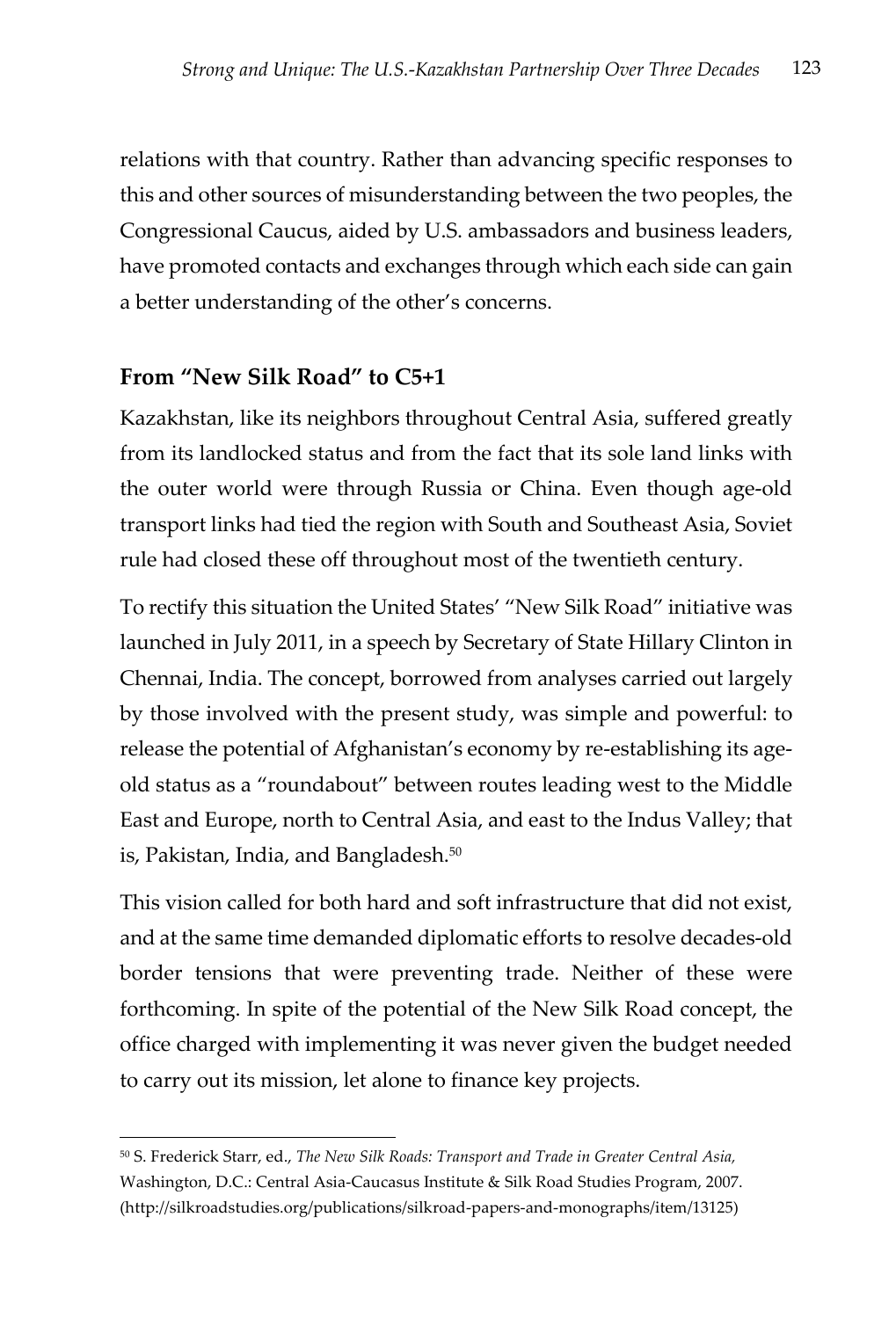After Secretary Clinton delivered her Chennai speech she never again mentioned the New Silk Road in a public address. More troubling was the fact that neither President Obama nor the National Security Advisor ever mentioned it either, indicating that it did not benefit from high-level political support in Washington. By 2012, Secretary Clinton was out, replaced by John Kerry, who made no indication of taking interest in the project. Critics began to ask whether the "New Silk Road" was not simply the convenient cover for a U.S. departure from Afghanistan.

The New Silk Road's creation however did draw the attention of both Moscow and Beijing. In Moscow, it accelerated efforts to draw Central Asia into Russian-led institutions, and led Foreign Minister Sergey Lavrov to fume about American designs on "Greater Central Asia." When it became clear that the U.S. government was not willing to fill the initiative with content, however, Beijing made a decisive move. Speaking in Astana in 2013, President Xi Jinping announced the creation of its own "Silk Road Economic Belt," a precursor to the Belt and Road Initiative. Brazenly appropriating the name of the U.S. initiative, Xi nevertheless backed it with serious financial resources and high-level political attention. Of course, China's financing schemes have tended to saddle recipient states with onerous debt, but Beijing's response to the U.S. initiative clearly showed the weakness of America's commitment to the region.

The failure of Washington's New Silk Road initiative did not obviate the need for a format for U.S. regional dialogue with Central Asia. As early as 2004 Japan had launched a dialogue format called "Central Asia plus Japan," which featured yearly meetings between Japanese and Central Asian foreign ministers or senior officials. Soon after, the European Union launched a similar platform of "EU-Central Asia Ministerial Meetings." By the early 2010s, the United States was the main major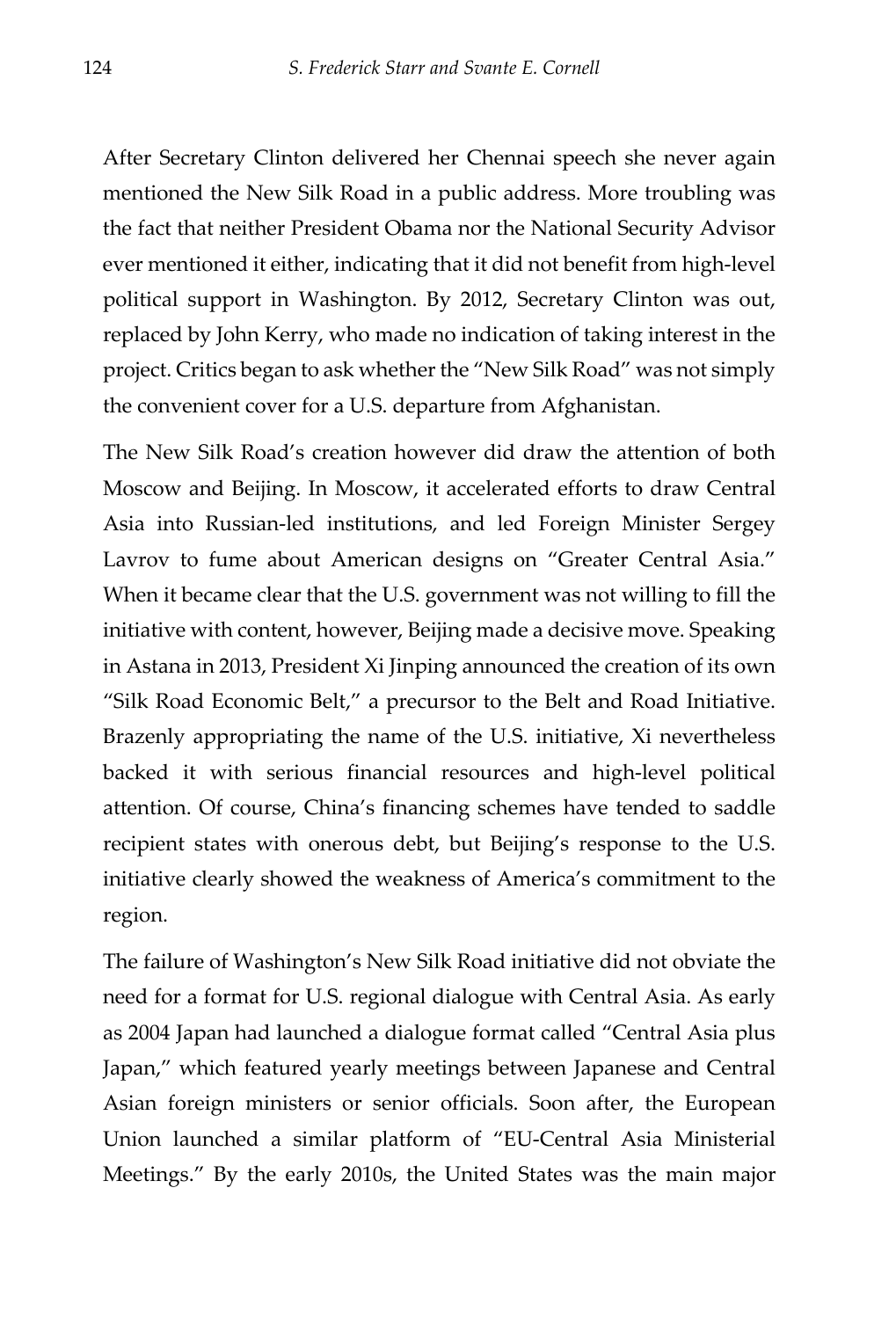power to lack a policy instrument for regional dialogue with Central Asia.

Forces both within and outside the U.S. government sought to remedy this lacuna. Such an idea had been advanced already in the mid-2000s by the Government of Uzbekistan. The deterioration of U.S. relations with Tashkent following the events of 2005 nevertheless made such a format impracticable at the time. By 2010, however, the U.S.-Kazakhstan relationship had developed to the extent that the countries launched Annual Bilateral Consultations under Strategic Partnership, a framework that allowed the two governments to consult and cooperate on a variety of matters including their bilateral relations and regional questions. In 2014, a group of American and Kazakh scholars (including both of the present authors) raised the prospect of creating a consultative entity similar to that originally created by Japan. They argued, however, that it should include Afghanistan as well, thus creating a "Central Asia Six Plus One" format with the United States.<sup>51</sup>

The idea was well-received in Astana, and the development of the U.S.- Kazakhstan relationship made it possible once again to raise the subject at the highest levels in Washington. Kazakh Foreign Minister Erlan Idrissov made a case for it when visiting Washington and meeting with John Kerry in December 2014. The State Department responded positively, and in September 2015, Secretary Kerry met on the sidelines of the UN General Assembly in New York with the Foreign Ministers of the five Central Asian states. At this meeting, they resolved to institute the new mechanism, which would be known as the C5+1.

<sup>51</sup> S. Frederick Starr, Bulat Sultanov, S. Enders Wimbush, Fatima Kukeyeva, Svante E. Cornell and Askar Nursha, *Looking Forward: Kazakhstan and the United States*, Washington: CACI & SRSP Silk Road Paper, September 2014.

<sup>(</sup>http://www.silkroadstudies.org/resources/pdf/SilkRoadPapers/2014\_09\_SRP\_StarrAl\_Kazak hstan-US.pdf)